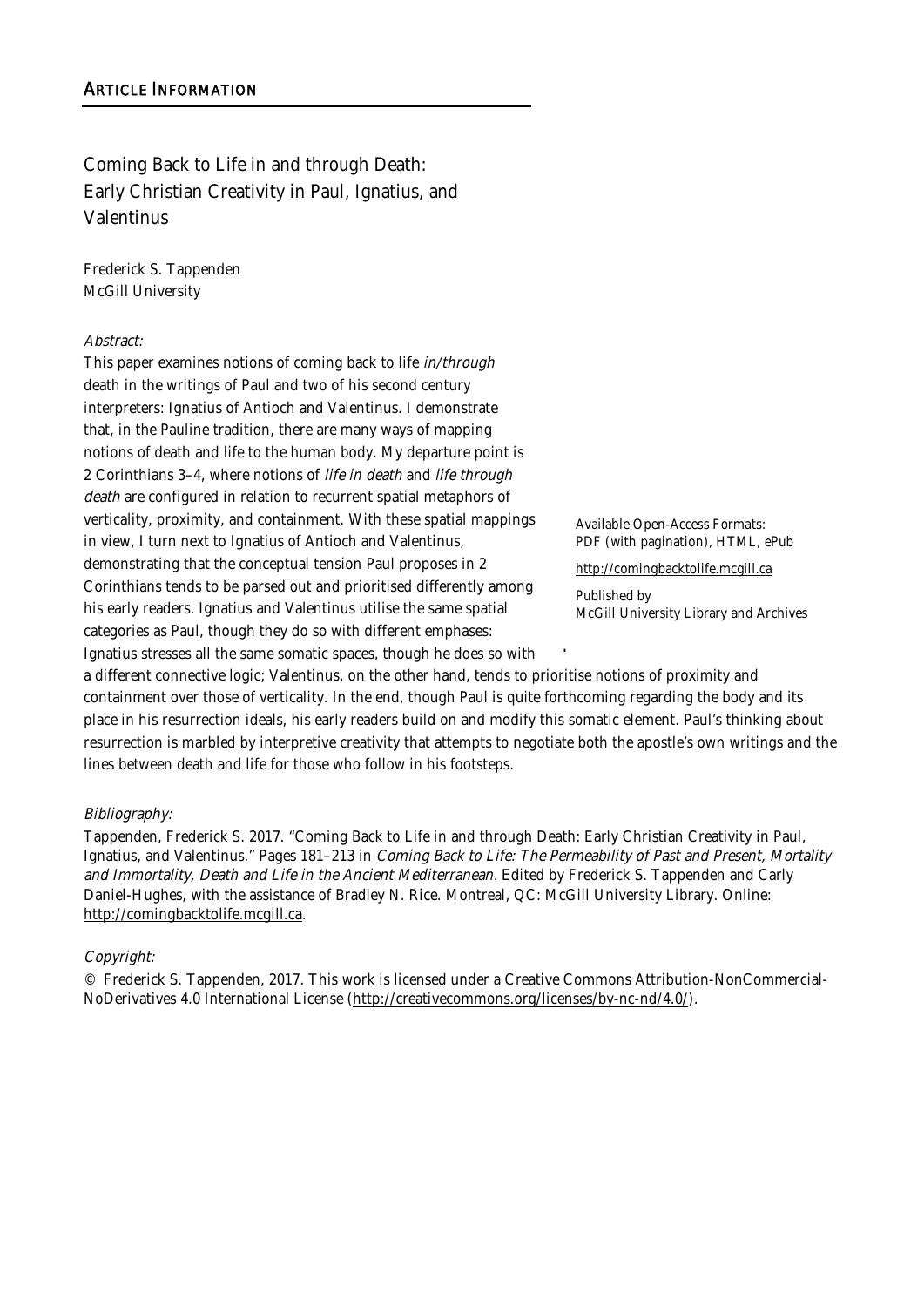# Coming Back to Life in and through Death: Early Christian Creativity in Paul, Ignatius, and  $\mathbf{Valentinus}^{1}$

Frederick S. Tappenden McGill University

#### I. INTRODUCTION

Few figures in the early Christian movement were so variously understood and vigorously interpreted as the apostle Paul. Prominent within the spectrum of early Pauline interpretation are issues of resurrection and the nature of risen bodies. In this paper I explore trajectories of Pauline Christianity that emerge in the first two centuries of the Common Era. I am specifically interested in how Christ-devotees of this period understand themselves to be embodying death and coming back to life. I will demonstrate that, in the Pauline tradition, there are many ways of mapping notions of death and life to the human body; that, though Paul is quite forthcoming regarding the body and its place in his resurrection ideals, among his early readers we find a vast array of interpretive options and opinions. This is evident already in the earliest post-Pauline voices. For example, both the Epistle to the Colossians and the text we know as Ephesians build upon Pauline ideas of dying with Christ, while casting notions of resurrection within an explicitly realised framework (see  $Col$  2:11-15; [3:1](http://www.academic-bible.com/bible-text/Colossians3.1-17/NA/)-17; [Eph 2:1](http://www.academic-bible.com/bible-text/Ephesians2.1-10/NA/)-10). These texts are usually located within a trajectory of thought that is traced

<sup>&</sup>lt;sup>1</sup> I offer my thanks to the two anonymous reviewers, as well as audiences at both McGill University and Yale Divinity School, all of whom offered insightful feedback and suggestions regarding earlier drafts of this piece. Funding for this study was provided by the Fonds de recherche du Québec— Société et Culture.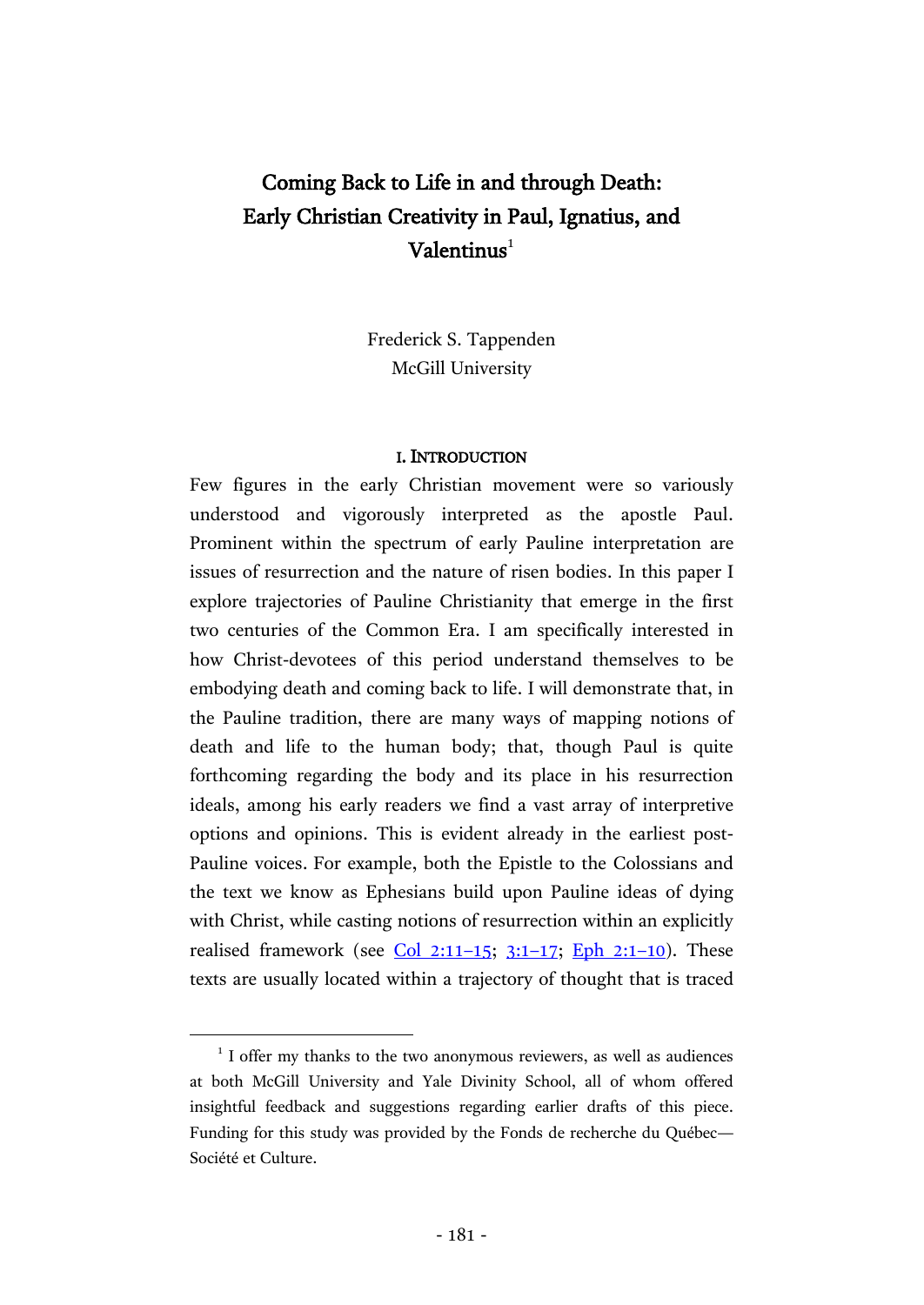back to Paul,<sup>2</sup> and indeed related themes are pregnant in Paul's writings (comp. [Rom](http://www.academic-bible.com/bible-text/Romans6.1-14/NA/) 6:1-14).<sup>3</sup> But with equal weight, one cannot miss the apostle's very clear expectation of resurrection as a future event (e.g., [1 Cor 15;](http://www.academic-bible.com/bible-text/1Corinthians15/NA/) [2 Cor 5:1](http://www.academic-bible.com/bible-text/2Corinthians5.1-5/NA/)–5; [1 Thess 4:13](http://www.academic-bible.com/bible-text/1Thessalonians4.13-18/NA/)–18), and this is brought forward into the Second Epistle to the Thessalonians and subtly in the much later Pastorals (cf.  $2$  Tim  $2:18$ ). The memory of Paul's thinking about resurrection, it seems, is marbled by interpretive creativity; creativity that attempts to negotiate both the apostle's own writings and the lines between death and life for those who follow in his footsteps.

One of the main axes on which early Christian creativity turns is that of temporality—when has/will resurrection happen/ed—and indeed, this is where much modern discussion has taken place.<sup>4</sup> But Paul and his early interpreters should not be so quickly put into a simple already/not-yet binary. Even a cursory reading of the sources quickly demonstrates that Paul utilises cosmological and somatic categories as much as he does temporal categories (see Tappenden 2016). In this paper I explore some of the conceptual mechanisms at work in early Pauline interpretive creativity as they relate to issues of death, life, and resurrection. My analysis will be anchored in the conceptual intertextures of 2 Cor 3–4, and the ensuing discussion will explore how two second-century readers of Paul—Ignatius of Antioch and Valentinus—make use of the conceptual structures identified therein. I make no explicit claim to textual dependence, as if to say that Ignatius and Valentinus knew 2 Cor 3–4, or that they (un)consciously sought to read/interpret this specific Pauline passage. My interest is less in the exegetical use of Paul (e.g., citations or echoes) but rather in the extent to which Pauline modes of thought impress themselves upon these later writers, shaping

<sup>&</sup>lt;sup>2</sup> See, for example, Wedderburn 1987 or Käsemann 1969.

<sup>&</sup>lt;sup>3</sup> For more, see my previous work on the subject (Tappenden 2016).

<sup>4</sup> See Lehtipuu (2015, 159–201) for a recent and thorough engagement of the issues surrounding resurrection and temporality in early Christian literature.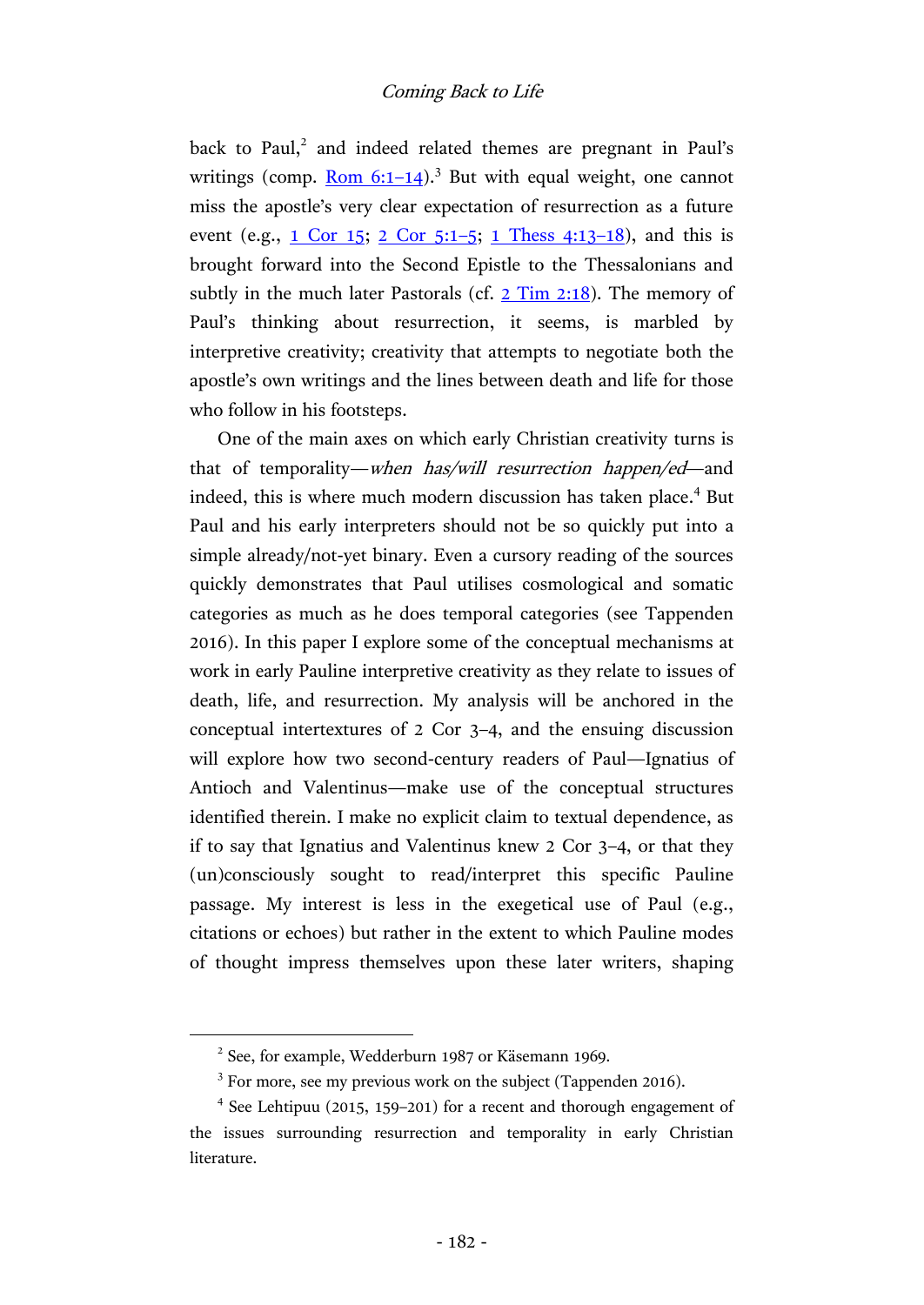their mindsets and dictating their practices.<sup>5</sup> That is to say, I am interested in patterns of thought that are shared by Paul and those who self-consciously imitate/idealise him.

# II. PAUL

Though it is generally recognised that Paul's resurrection ideals are bodily ideals, ancient and modern readers alike usually take up this dictum into debates about the precise nature of resurrected bodies. Surprisingly, much less emphasis is given to how Paul uses language of death and coming-back-to-life to frame human experience hereand-now. Such a usage can be demonstrated in  $2 \text{ Cor } 4$ , the passage with which this study begins.

In its present form, 2 Corinthians is a composite text consisting of various fragments that stem from a series of correspondences in the middle of the first century CE (cf. Mitchell 2005). For various reasons, distrust has festered between the Corinthians and Paul, and the former have been impressed by a certain group of Judean Christdevotees who speak of ascent to heaven and other ecstatic experiences as the true signs of an apostle. Faced with the prospect of losing this ekklēsia to these so-called "super-apostles" ([2 Cor](http://www.academic-bible.com/bible-text/2Corinthians11.5/NA/)  [11:5\)](http://www.academic-bible.com/bible-text/2Corinthians11.5/NA/), Paul offers in our fragment (preserved in 2 Cor 2:14–6:13 and 7:2–4) a reasoned and cordial, though also acute, intervention. The key passage is 2 Cor 3:12–4:18, where the apostle draws on the same kinds of traditions as his "super-apostle" counterparts, but does so in ways that creatively reconfigure those traditions.<sup>6</sup>

Before turning to the passage in detail, it will be helpful first to say a brief word regarding the kinds of themes I am looking for, and

<sup>&</sup>lt;sup>5</sup> Scholars generally agree that Ignatius did not know 2 Corinthians (Foster 2005; Holmes 2007, 174–75; cf. Koester 2000, 2:284). For Valentinus, there is some thematic overlap between Frag.  $6 (= G)$  and  $2 Cor 3:2-18$ , specifically with respect to the humanity-as-writing metaphor (cf. Perrin 2011, 129). Beyond this, however, our knowledge of Valentinus is so scant that we cannot make a secure judgment concerning his knowledge of 2 Corinthians.

 $6$  This examination of 2 Cor 3–4 draws on my previous work. For a full discussion, see Tappenden 2016, 190–207.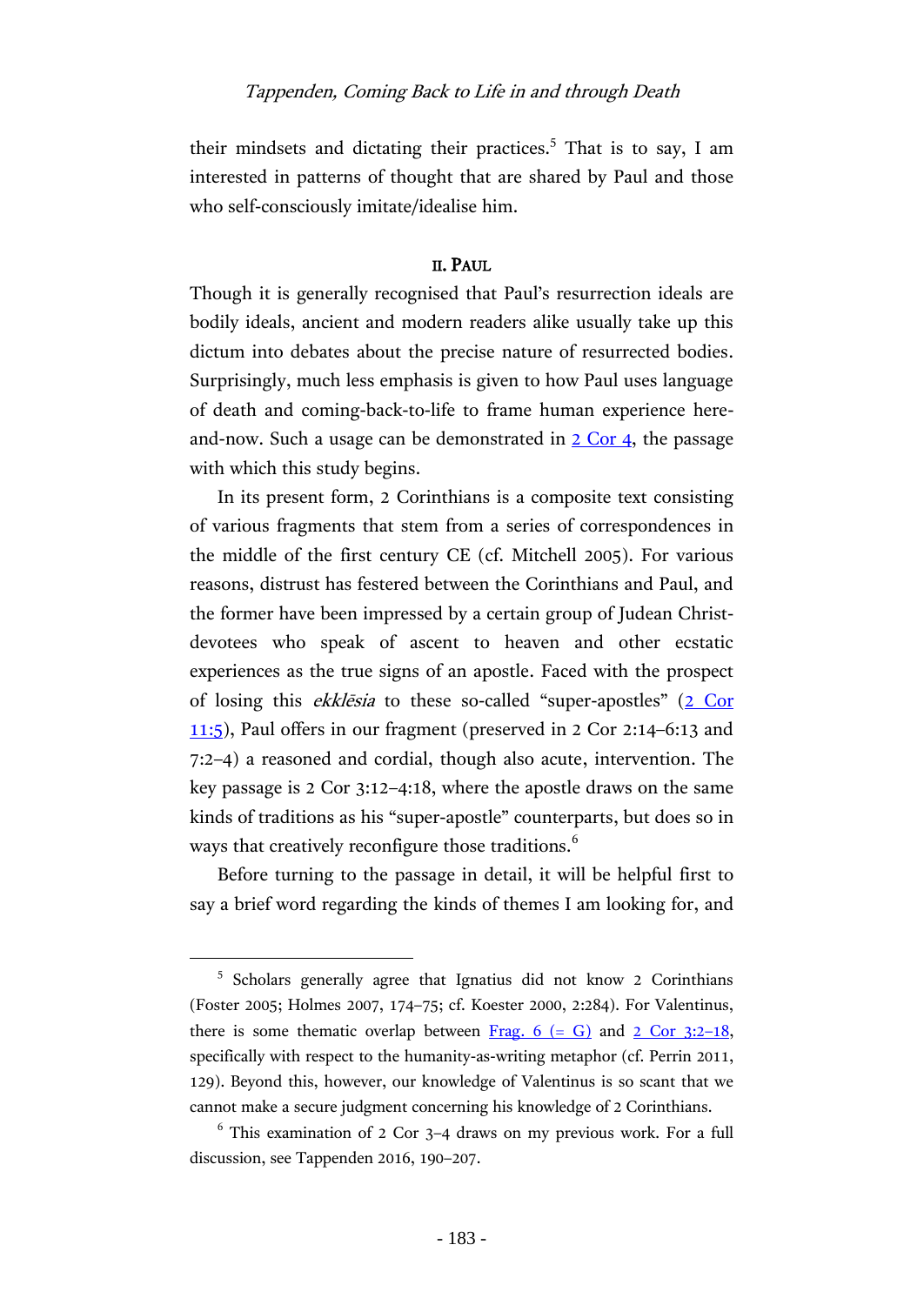the theoretical framework in which those themes are identified. In recent decades, cognitive linguists have made important contributions to our understanding of the relationship between language, thought, and practice.<sup>7</sup> For these theorists, *concepts* are understood to be embodied, and metaphor is understood as a ubiquitous aspect of human cognition. So, for example, basic spatial concepts such as UP–DOWN, NEAR–FAR, and IN–OUT are understood to emerge organically from the kinds of bodies we have functioning in the kinds of environments in which we live. We learn these concepts because we have bodies that exist within a world where things can be above or below us, near or far from us, or where we can move into and out of things. Mark Johnson's (1987, 21) description of the CONTAINER schema is an excellent example of what is meant by the embodied foundations of concepts:

> Our encounter with containment and boundedness is one of the most pervasive features of our bodily experience. . . . From the beginning, we experience constant physical containment in our surroundings (those things that envelope us). We move in and out of rooms, clothes, vehicles, and numerous kinds of bounded spaces. We manipulate objects, placing them in containers (cups, boxes, cans, bags, etc.). In each of these cases there are repeatable spatial and temporal organisations. In other words, there are typical schemata for physical containment.

<sup>&</sup>lt;sup>7</sup> See especially Lakoff and Johnson 1980, 1999; Lakoff and Turner 1989; Lakoff 1987; Johnson 1987; and Fauconnier and Turner 2002. The intellectual roots of these theorists' works are somewhat opaque. To my knowledge a full intellectual history of the cognitive linguistic project has not been written, though some have offered cursory reflections (cf. Wolf 1994, 38–41). Lakoff and Johnson (1999, 97–98) briefly trace their project back to the work of phenomenologists such as John Dewey and Maurice Merleau-Ponty, though their discussion at this point is quite general and does not offer a detailed or thorough engagement. One of the richer assessments, even if it is not focused on cognitive linguistics specifically, is the work of Varela, Thompson, and Rosch (1991, 15–33), which engages both Western and Eastern philosophical and scientific traditions.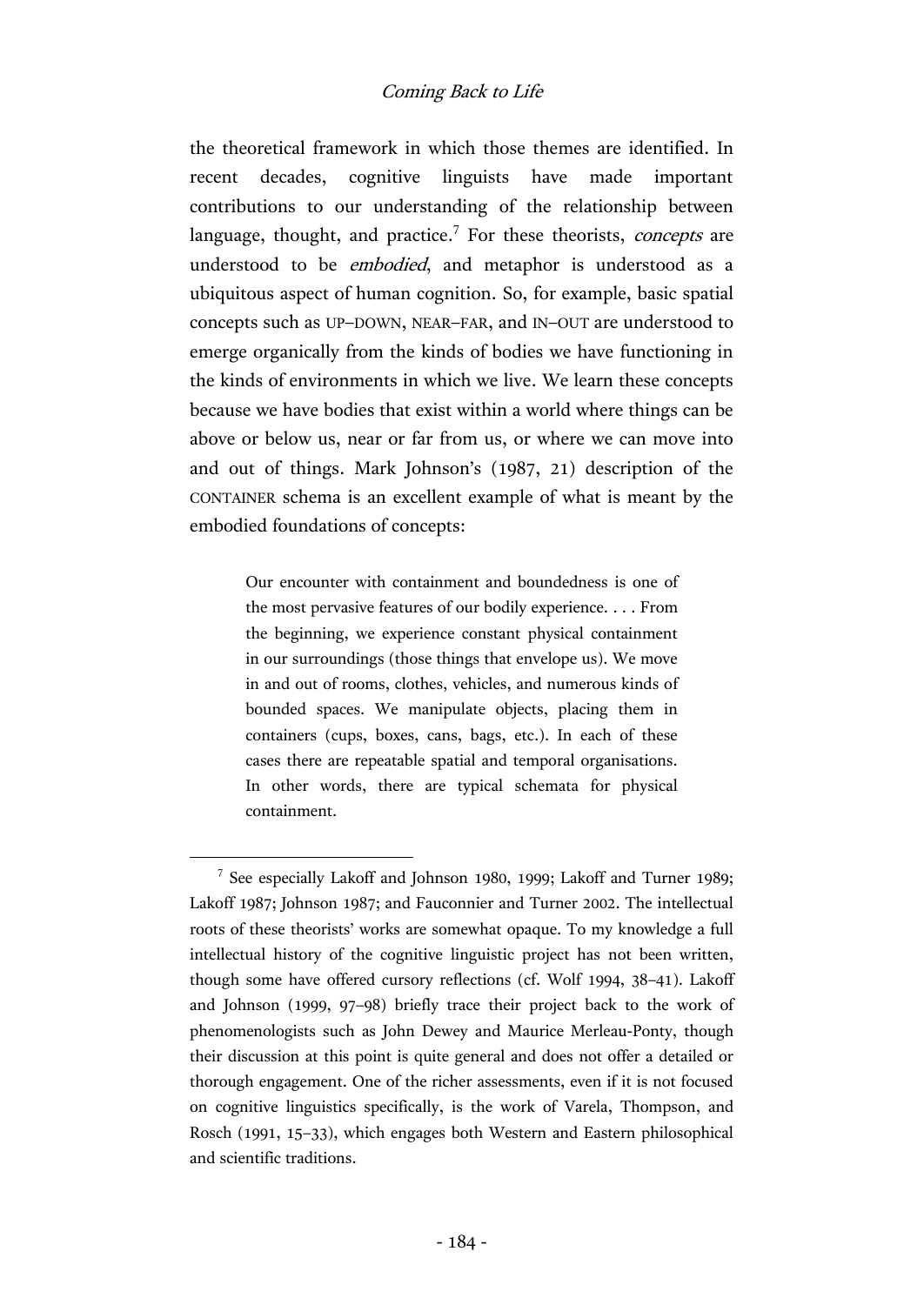Such "repeatable spatial and temporal organisations" can also be identified for notions of verticality and proximity (cf. Johnson 1987, xiv and 14–21). Another way of putting all this is to say that we understand concepts such as VERTICALITY, PROXIMITY, and CONTAINMENT because we first experience these concepts with our bodies. And, as a correlate, this embodied grounding renders such concepts both intuitive and readily perceptible. Cognition and performance, then, are interrelated inasmuch as the substance of thought is found in everyday happenings and practices.

When considering Paul's address to the Corinthians, it is precisely these kinds of basic concepts—VERTICALITY, PROXIMITY, and CONTAINMENT—that are of interest in this study. How do these concepts relate to one another? How are they creatively blended, and are there recurrent patterns of blending? How are these concepts employed in the process of Paul's and his interpreters' construction of meaning? In answering questions such as these, the insights drawn from cognitive linguistics carry implications that are farreaching, for conceptual and theological abstractions are always configured and understood metaphorically in relation to the concrete. And indeed, this is what we see Paul doing, even if his descriptions are at times convoluted.

The primary passage in 2 Corinthians that will command our attention is  $4:7-18$ . In the broader epistolary context—throughout the address of 2:14–6:13—Paul employs a series of container metaphors that continually contrast and complement that which is IN to that which is OUT. At the fragment's outset  $(2:14-15)$  $(2:14-15)$  $(2:14-15)$ , Paul's address is geared toward public (= outward) displays of credentials, and at its conclusion, Paul invites his readers into one another's hearts (= inward) with the hope that such inward conjoining will produce external boasting  $(6:11-13; 7:2-4)$  $(6:11-13; 7:2-4)$  $(6:11-13; 7:2-4)$  $(6:11-13; 7:2-4)$ . In  $3:2-3$  $3:2-3$ , Paul characterises the Corinthians as letters written on the human καρδία, and this somatically inward letter stands in contrast to the (external) documents of papyrus that others might demand. The theme carries on into ch. 5 (esp.  $\underline{vv}$ . 11–17), where Paul hopes that the Corinthians will boast about their knowledge of Paul that exists in their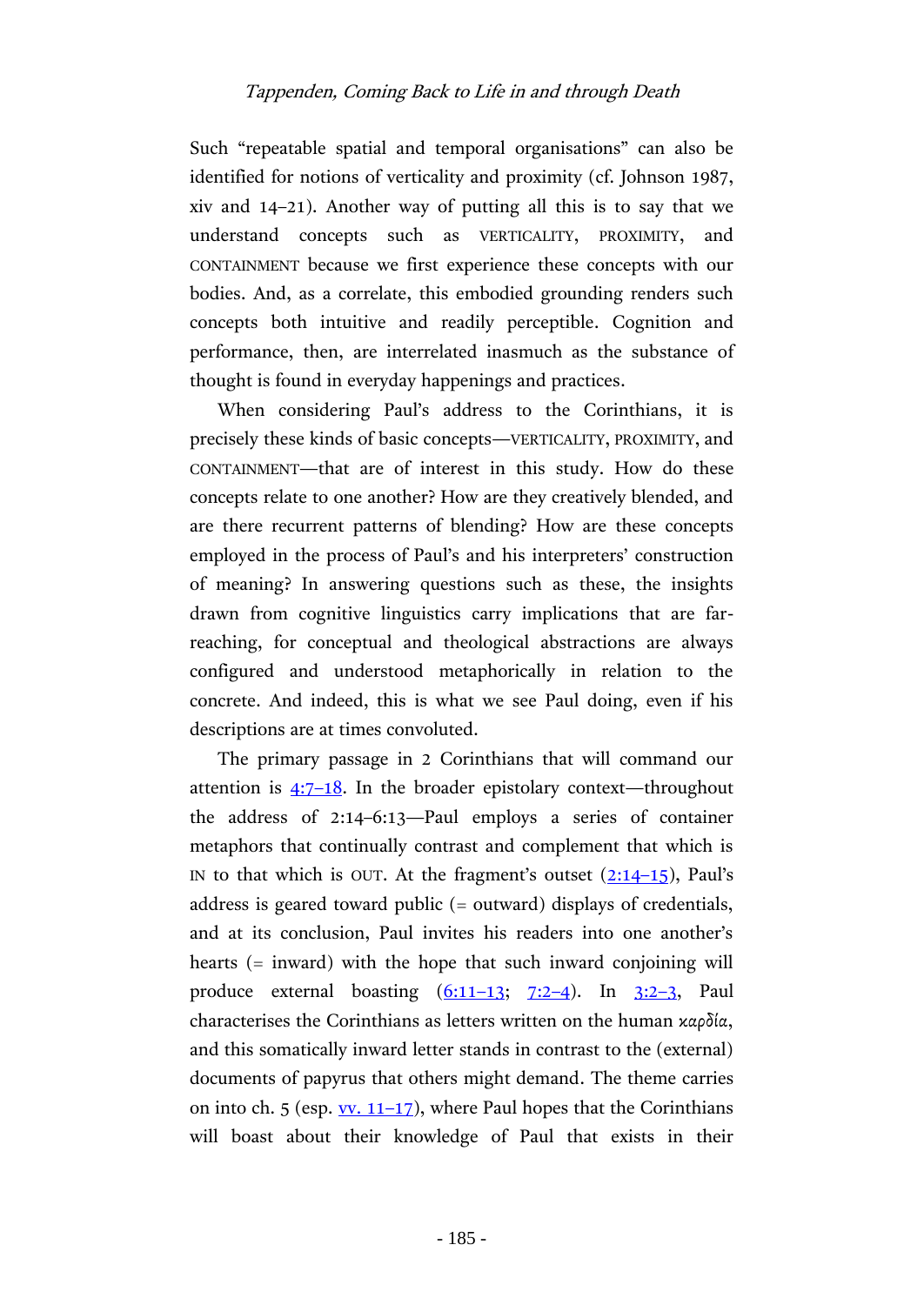"conscience" (συνείδησις), not like the super-apostles who "boast in appearances  $\lceil \pi \rho \delta \sigma \omega \pi \sigma v \rceil$  but not in the heart  $\lceil \frac{\kappa \rho \delta(\alpha)}{n} \rceil$  ([5:12\)](http://www.academic-bible.com/bible-text/2Corinthians5.12/NA/). This somatic mapping finds clearest articulation, however, in 3:12–4:6, where Paul contrasts Moses, the one who ascended to the presence of God, with those who are in Christ, who similarly ascend to the presence of God, though are privy to see the face of God's Great Glory, Jesus  $(4:6)$ . While the ascent of the former was mountainous, the ascent of the latter is somatic; the one who sees the face of Christ does so not at a mountainous/heavenly pinnacle but rather in their own body's interior—indeed, in their "heart" (καρδία, [3:15](http://www.academic-bible.com/bible-text/2Corinthians3.15-16/NA/)–16). For Paul, ascent to heaven is simultaneously a movement into the body.<sup>8</sup> In all of this, Paul blends notions of VERTICALITY, PROXIMITY, and CONTAINMENT together to create conceptual correlations between that which is UP/NEAR/IN vis-à-vis DOWN/FAR/OUT.

It comes as little surprise, then, that our passage opens in [4:7](http://www.academic-bible.com/bible-text/2Corinthians4.7/NA/) with the metaphor of a clay jar. Here, the human body is characterised not only for its container-like quality, but also for the frailty and temporariness of its earthly state. I cite the passage here at length:

> But we have this treasure in clay jars. . . . We are being afflicted in every way, but not crushed; perplexed, but not despairing; persecuted, but not forsaken; struck down, but not destroyed; always carrying the death of Jesus in the body, so that the life of Jesus might also be revealed in our bodies [πάντοτε τὴν νέκρωσιν τοῦ Ἰησοῦ ἐν τῷ σώματι περιφέροντες, ἵνα καὶ ἡ ζωὴ τοῦ Ἰησοῦ ἐν τῷ σώματι ἡμῶν φανερωθῇ]. For we who are living are always being delivered over into death for Jesus's sake, so that the life of Jesus may be revealed in our mortal flesh [ἵνα καὶ ἡ ζωὴ τοῦ Ἰησοῦ φανερωθῇ ἐν τῇ θνητῇ σαρκὶ ἡμῶν]. So death is at work in us [ἐν ἡμῖν], but life in you [ἐν ὑμῖν]. . . .

> Therefore, we are not discouraged, because even though our outer person [ὁ ἔξω ἡμῶν ἄνθρωπος] is being destroyed, our inner person [ὁ ἔσω ἡμῶν] is being renewed day by day. For our slight momentary affliction is bringing about for us an

<sup>&</sup>lt;sup>8</sup> It should be noted that this correlation finds resonance in Judean literature from the same period and just after (cf. Morray-Jones 2006).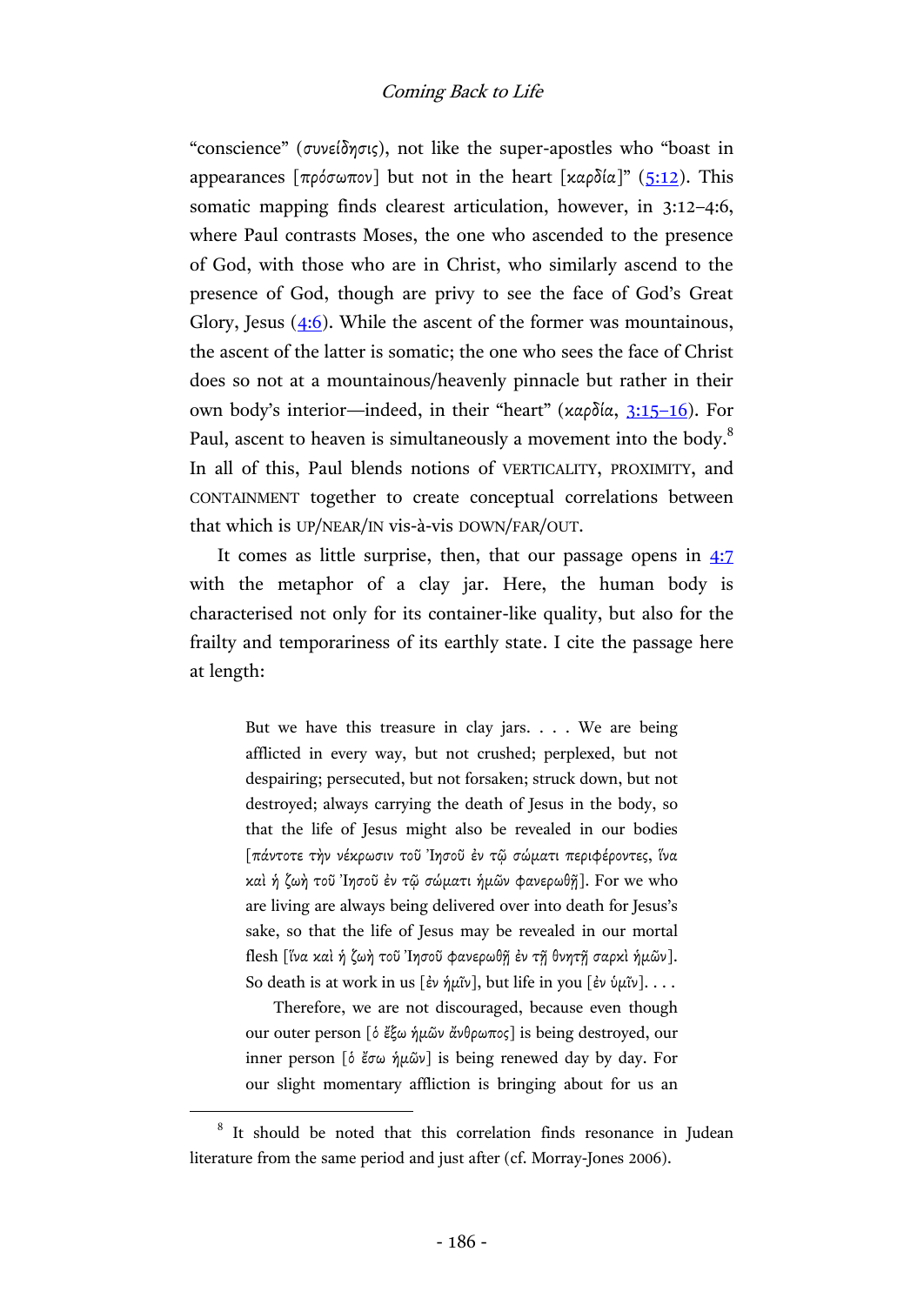eternal weight of glory beyond all measure, [because] we are looking not at what can be seen but [at] what cannot be seen; for what can be seen is temporary, but what cannot be seen is eternal. [\(2 Cor 4:7](http://www.academic-bible.com/bible-text/2Corinthians4.7-18/NA/)–18)

Paul maps notions of life and death to the spatial coordinates of the body, specifically the somatic interior and exterior. There are two key points I want to make regarding the passage. First is the recognition that Paul draws these connections not in ways that advocate strong binaries between opposites, but rather in ways that are premised on the interrelation of opposites. That which is IN affects that which is OUT; that which is UP affects that which is DOWN, and so on. There is a dynamic of mutual affectivity at work in Paul's understanding of the body here, such that distinct parts are seen to stand in both coherence and tension with each other. For this reason, Paul's use of the body thematic is developed not so much in the specific definitions that he gives to body parts and terminology, but more in the relationships that exist between spatial coordinates. How does that which is ABOVE the body relate to that which is BELOW, that which is FAR from the body relate to that which is NEAR, and crucially, that which is OUTSIDE of the body relate to that which is INSIDE? In 2 Corinthians (and throughout the undisputed letters; see Tappenden 2016), these somatic coordinates exist symbiotically, which is to say that they are premised on interrelated connectivity and mutual dependence.

This mutual dependence between somatic spaces is explicit in  $4:7-18$  $4:7-18$ . The *death* of the exterior produces *life* on the interior, which in turn produces *life* on the exterior. Death *now* effects a comingback-to-life now and a coming-back-to-life then. Crucially, the temporal referent is both present and future; thus Paul speaks of "always being delivered over into death for Jesus's sake, so that the life of Jesus may be revealed in our mortal flesh"  $(v, 11)$ , the present dimension), and he contrasts outer and inner persons (the ἔξω and ἔσω ἄνθρωπος) with a teleological eye toward the invisible and the eternal ( $v$ . 16–18, the future dimension). While the goal of coming</u> back to life is certainly anchored in the future, in the present there is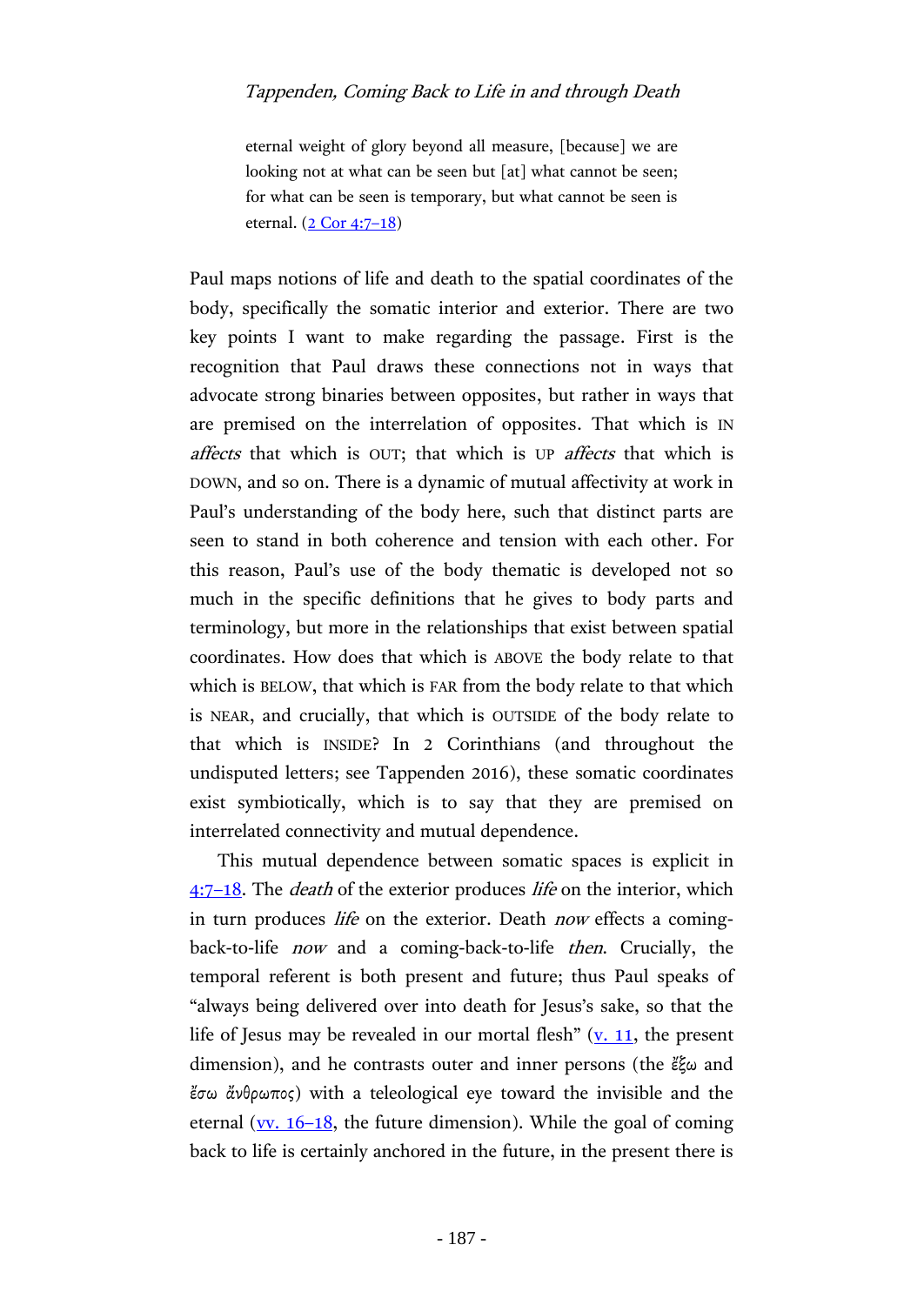a revivification process that is worked out on the spatial coordinates of the human body.

The second point, which builds on the first, is that Paul's logic of somatic interrelation and mutual dependence has specific communal import.<sup>9</sup> The sufferings and hardships that Paul and his apostolic counterparts endure are done not in isolation but rather on behalf of the Corinthians. No doubt this plays into the apostle's polemic with the so-called super-apostles. The logic is as follows: what happens to individuals (in this case, Paul and his companions) affects the community (the Corinthians). So Paul, "death is at work in us [ἐν  $\hat{\eta}$ μῖν], but life in you [ἐν ὑμῖν]" ([4:12;](http://www.academic-bible.com/bible-text/2Corinthians4.12/NA/) see also <u>v. 15</u>). In this way, Paul's suffering/dying produces life for the Corinthians.

Paul's resurrection ideals, then, are both individually and socially embodied. They are coordinated to the spatial parameters of the human body and are played out in the relationship between those somatic spaces. By employing the human body in this way, Paul is able to interchange creatively notions of VERTICALITY, PROXIMITY, and CONTAINMENT. This is seen in  $\underline{vv}$ . 16–18, where the temporal present and future (i.e., NEAR and FAR) are brought into coordination with the somatic interior and exterior (i.e., IN and OUT). The text reads as follows:

 $9$  This communal import is already seen in  $3:12-18$ , where Paul develops this dynamic of mutual-affectivity with respect to communities and their idealised figures. There is a movement in these verses from somatic exterior to interior and back again. It begins in [3:13](http://www.academic-bible.com/bible-text/2Corinthians3.13-15/NA/)–15, where the veiling of Moses's face (OUT) in turn effects a veil on the hearts (IN) of those who read Moses, and continues in  $3:16-18$  where those who ascend to Christ have the interior veil (IN) removed such that their exterior face (OUT) is similarly unveiled. This latter movement from interior to exterior is less explicit in the text but is conveyed perhaps in the mirror metaphor of  $3:18$ ; it is a determinative limitation of the human body that one is unable to see one's own face without an external reflective aid, and a mirror enables such sight. For Paul, the mirror metaphor is a way of characterising the unveiled, already radiant inner heart looking out at the external, earthly face in anticipation of future pneumatic glory. For more, see Tappenden 2016, 193–99.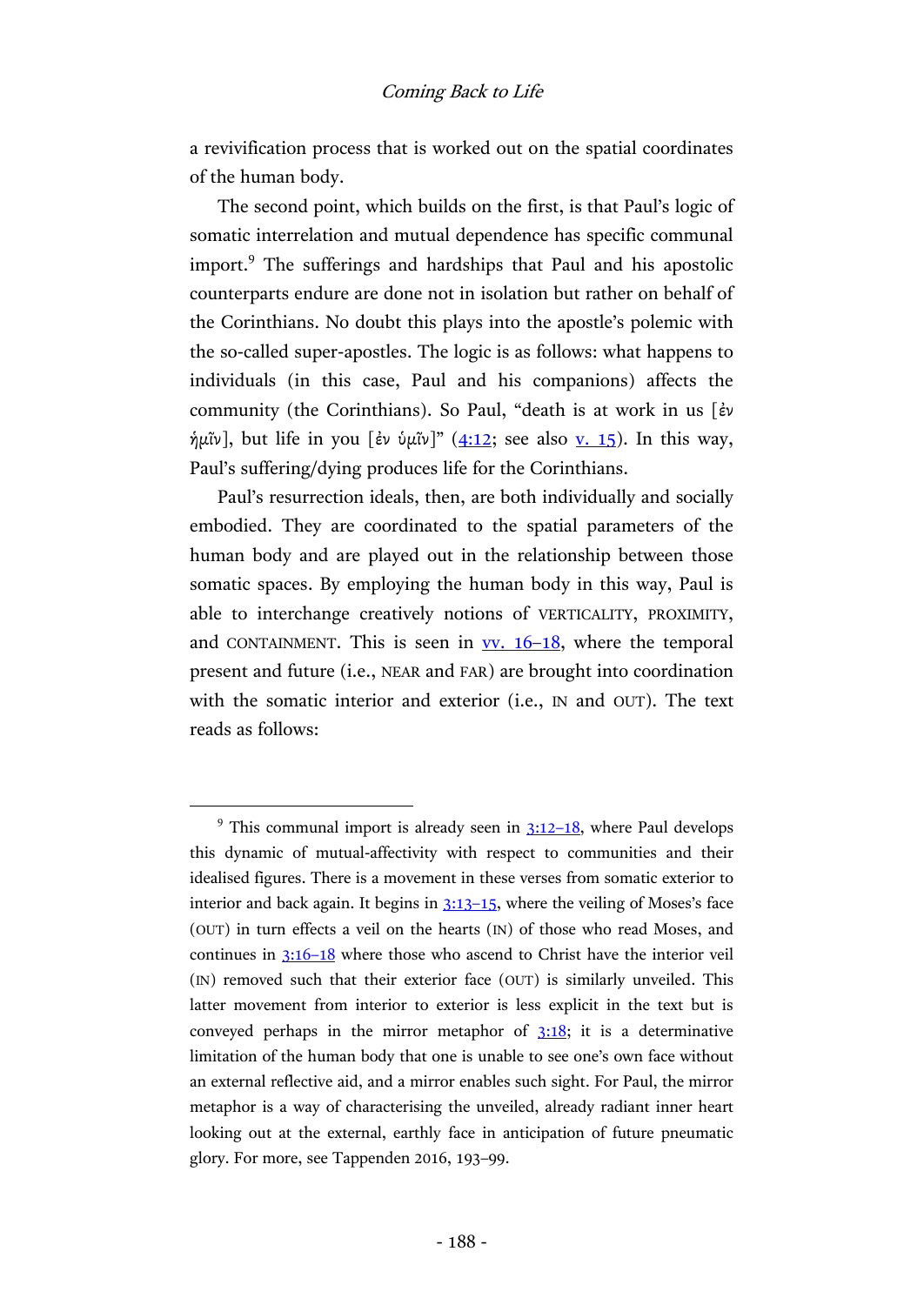Therefore, we are not discouraged, because even though our outer person [ὁ ἔξω ἡμῶν ἄνθρωπος] is being destroyed, our inner person [ὁ ἔσω ἡμῶν] is being renewed day by day. For our slight momentary affliction is bringing about for us an eternal weight of glory beyond all measure, [because] we are looking not at what can be seen but [at] what cannot be seen; for what can be seen is temporary, but what cannot be seen is eternal. [\(2 Cor 4:7](http://www.academic-bible.com/bible-text/2Corinthians4.7-18/NA/)-18)

Where is this *unseen renewed-life* to be found? I suggest it is both interior and upward. Where is the temporal referent in this text? I suggest that it is both now and then. That is to say, that which is "unseen" is itself embodied; it is both the transformed somatic interior that looks upon the face of God  $(4:7)$ , and it is also the future risen body that will one day be transformed into a heavenly form. Hence where Paul's address moves next, as he goes on immediately in  $5:1-10$  to discuss the heavenly body ( $\underline{vv}$ ,  $1-5$ ) and then to speak of the interplay between earthly and heavenly somatic states (vv.  $6-10$ ). In all these ways, we find in  $2 \text{ Cor } 4:7-18$  a vision of the apostle and his communities coming back to life as he/they simultaneously die.

It would seem, then, that for Paul death and life, mortality and immortality, present and future mutually interlace each other within the apostolic body and its relation to the Corinthian community. In Paul we find a dynamic of mutual affectivity that is elaborated somatically in relation to concepts of VERTICALITY, PROXIMITY, and CONTAINMENT. By blending spatial concepts such as UP/NEAR/IN visà-vis DOWN/FAR/OUT, Paul is able to conceptualise the process of coming back to life in various ways. He can at once express both life in death (movement from OUT to IN) and life *through* death (movement from DOWN/FAR to UP/NEAR). The two notions are isomorphic. In fact, the blending of these spatial orientations creates a kind of interpretive richness in Paul's writings. The conceptual complexity of UP/NEAR/IN vis-à-vis DOWN/FAR/OUT betrays a robustness in Paul's thought that should not be easily parsed out or separated. Accordingly, here, as elsewhere in the undisputed letters,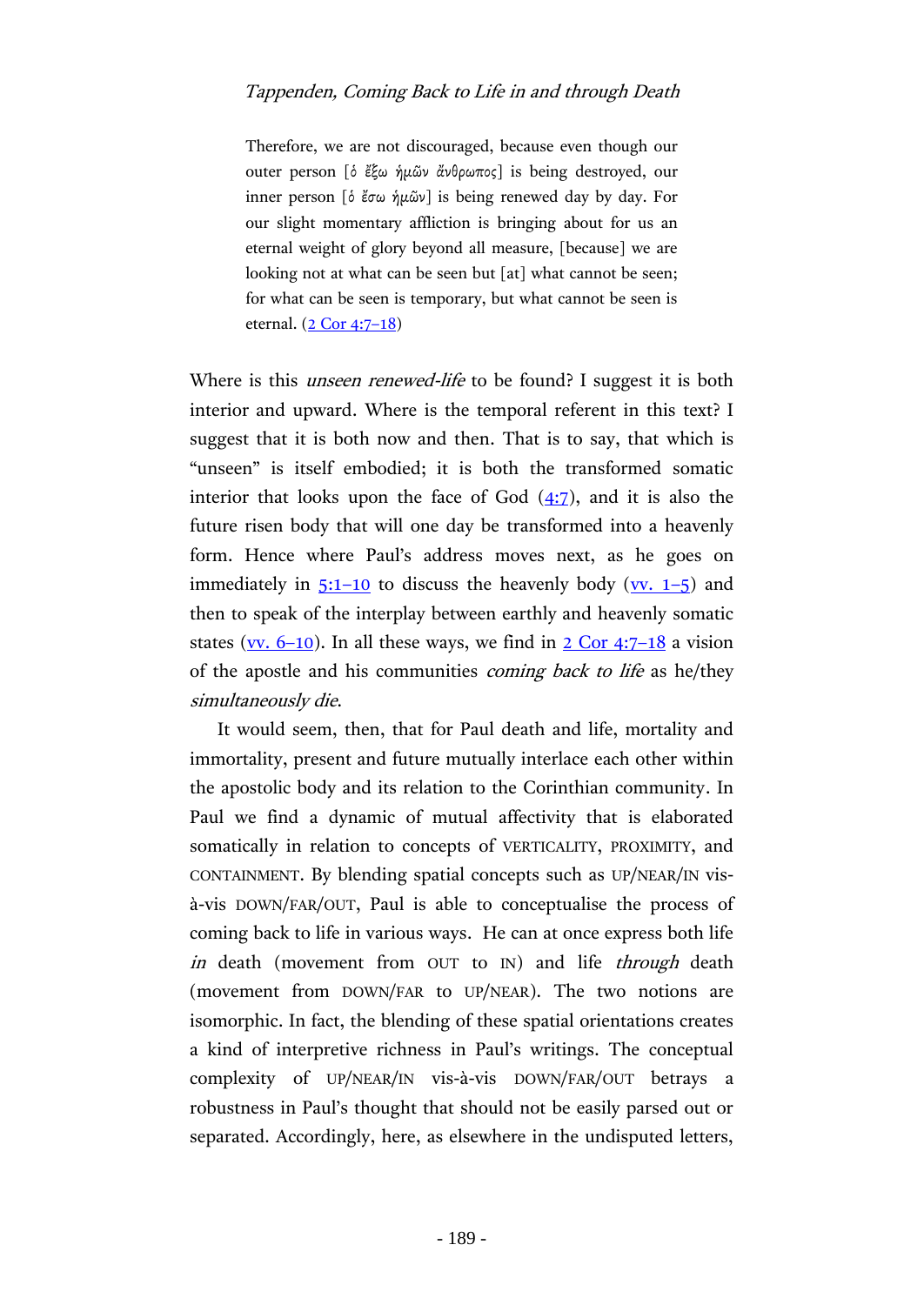we encounter the Pauline conviction that bodies matter; in this instance, it is with respect to the permeability of life and death, and the insistence that both individuals and communities encounter death (DOWN/FAR/OUT) and life (UP/NEAR/IN) in their somatic selves and their communal identities. In  $2$  Cor 4:7–18, bodies serve not only to connect Christ-devotees to one another, but they also function as the primary carriers and spaces in which death and coming back to life are realised.

## III. IGNATIUS OF ANTIOCH

We have seen that correlated blends of UP/NEAR/IN vis-à-vis DOWN/FAR/OUT constitute a rich conceptual web within Paul's address to the Corinthians. How might these conceptual configurations be received and used by those who self-consciously follow in Paul's footsteps? In this section and the next I explore the surviving writings of two early and roughly contemporaneous readers of Paul's letters: Ignatius of Antioch and Valentinus. There is nothing about these two figures that naturally links them, other than the fact that they both admire and seek to emulate Paul, and further that they, like Paul, hold convictions about notions of coming back to life that permeate their thinking and practices. Of particular interest are the ways that Ignatius and Valentinus configure notions of death and coming back to life via concepts of VERTICALITY, PROXIMITY, and CONTAINMENT. In the analysis that follows I explore the extent to which shared patterns of description can be found between the writings of these two figures, and further how those patterns compare with Paul's blending of the same concepts.

We know of Ignatius principally from the seven letters that bear his name.<sup>10</sup> In this series of epistles, which were penned presumably in the early to mid-second century, $11$  the self-identified bishop of Antioch is currently in transit under imperial escort to Rome where

<sup>&</sup>lt;sup>10</sup> With the majority of modern scholars, I take as genuine the sevenfold Ignatian corpus (see Foster 2005, 2007; Holmes 2007).

<sup>&</sup>lt;sup>11</sup> Cf. Holmes 2007, 167. On the date of Ignatius, see Foster 2005; Holmes 2007.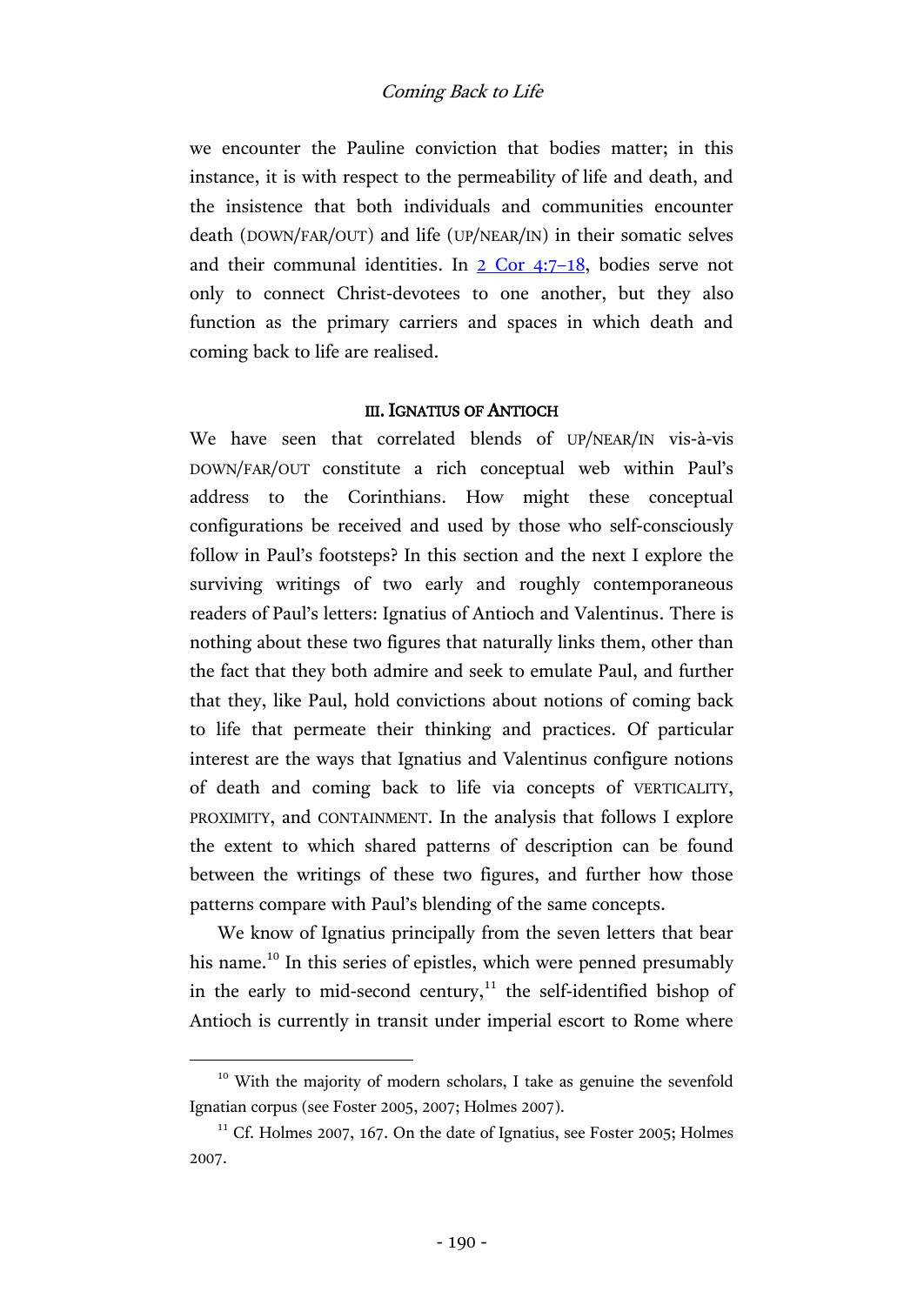he expects he will die. In many ways, the bishop's journey from Syria to Italy is more spectacle than history (cf. Schoedel 1985, 11–12). Exactly what has precipitated Ignatius's journey is not known; what is clear is that the prospect of death stands squarely before him. It is perhaps because of this strong realisation that Ignatius turns unequivocally to the heroes of his faith—especially Paul. His writings are replete with reflections on impending death and are selfstylised in a way that imitates the Pauline epistles. $^{12}$ 

However else we read Ignatius's letters, we must see them within the context of one who believes that his expectations of coming back to life are about to be tested.<sup>13</sup> On more than one occasion he insists that he is "not yet perfected in Jesus Christ" and that he is "only beginning to be a disciple" ( $Eph. 3.1$  $Eph. 3.1$ ; see also  $Eph. 1.2$ ; Pol[. 7.1\)](http://hdl.handle.net/2027/mdp.39015042084189?urlappend=%3Bseq=286); similarly, it is only when death and suffering are complete that Ignatius will "rise up free in [Christ]" (*[Rom.](http://hdl.handle.net/2027/mdp.39015042084189?urlappend=%3Bseq=242)* 4.3).<sup>14</sup> The relation of life to death advocated here takes a more linear focus: life follows death rather than emanating within it, $^{15}$  and resurrection remains

 $12$  See, in part, Reis (2005), but also Smith (2011) and Pervo (2010). Like Paul, Ignatius travels from east to west, writing letters, encouraging and warning various ekklēsiai, and ultimately welcoming suffering (and death) as the medium/means of true life in Christ. On this point, Pervo (2010, 138) notes: "he was following the path of the great apostle. Ignatius knew, identified with, and imitated Paul as an itinerant, a writer of letters, and a leader who suffered for his faith."

<sup>&</sup>lt;sup>13</sup> Paul Foster (2007, 102) rightly notes that the "prospect of death in Rome shaped Ignatius's thinking and the rhetoric he employed throughout all seven [of his] epistles."

<sup>&</sup>lt;sup>14</sup> Translations of Ignatius are either my own or, when indicated, from Holmes 2007 (at times with slight alteration); the embedded hyperlinks connect to the older Loeb edition (Lake 1912–1913).

 $15$  For example, death is the necessary passageway through which one "attain[s] God" (θεοῦ τευξόμεθα, Magn. 1.3 [ $\approx$  [1.2](http://hdl.handle.net/2027/hvd.32044052920188?urlappend=%3Bseq=210) in Lake 1912-1913]; see also [Rom.](http://hdl.handle.net/2027/mdp.39015042084189?urlappend=%3Bseq=238) 1.2; [4.2;](http://hdl.handle.net/2027/mdp.39015042084189?urlappend=%3Bseq=242) [5.3\)](http://hdl.handle.net/2027/mdp.39015042084189?urlappend=%3Bseq=244). This is expressly clear in the *Epistle to the Magnesians*, where the bishop insists that Christ's life is "in us" (ἐν ἡμῖν) only if we "freely choose to die into his sufferings" (ἐὰν . . . αὐθαιρέτως ἔχωμεν τὸ ἀποθανεῖν εἰς τὸ αὐτοῦ πάθος, [5.2\)](http://hdl.handle.net/2027/hvd.32044052920188?urlappend=%3Bseq=214). The statement is made in the context of employing a twoways theology so as to insist, "all things have an end, and two things together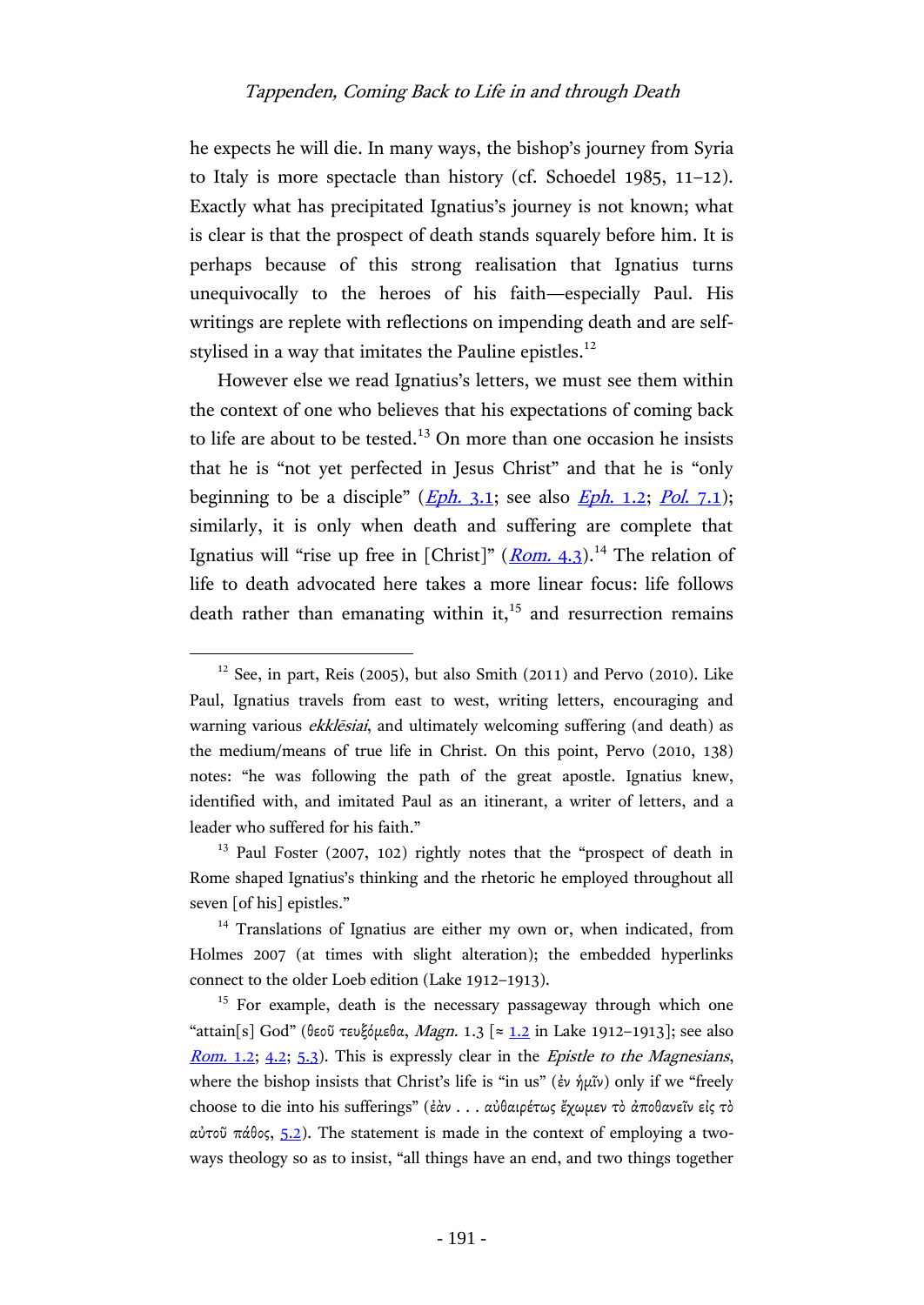squarely in the future (for example, *Trall.* Salutation; [9.2;](http://hdl.handle.net/2027/hvd.32044052920188?urlappend=%3Bseq=234) *Pol.* 2.3).<sup>16</sup> In the Epistle to the Smyrnaeans, for example, God is described as the believer's "reward," and the Smyrnaeans are to "endure all things" so as to "attain him"  $(9.2)$  $(9.2)$ .<sup>17</sup> Earlier in that same letter  $(Smvrn, 4.2-5.3)$ , in a passage presumably formulated with docetic ideologies in mind, Ignatius makes an experiential appeal:

> For if these things were done by our Lord in appearance only, then I am in chains in appearance only. Why, moreover, have I surrendered myself to death, to fire, to sword, to beasts? But in any case, "near the sword" [ἐγγὺς μαχαίρας] means "near to God" [ἐγγὺς θεοῦ]; "in the middle of the beasts" [μεταξὺ θηρίων] means "in the middle of God" [μεταξὺ θεοῦ]. Only let it be in the name of Jesus Christ, so that I may suffer together with him [συμπαθεῖν αὐτῷ]! I endure everything because he himself, who is the perfect human being, empowers me. (*[Smyrn.](http://hdl.handle.net/2027/hvd.32044052920188?urlappend=%3Bseq=270)* 4.2; trans. Holmes 2007, slightly adapted)

The spatial metaphors are worth noting in detail. Ignatius blends both "suffering" and "God" into a single location; being *with* or *in* death means being with or in God. Outi Lehtipuu (2015, 167 and 170) notes the ambiguity that surrounds resurrection in Ignatius's letters, particularly highlighting this blurring of suffering/death with expectations of coming-back-to-life. For Lehtipuu, this ambiguity reflects broader trends within martyrological literature whereby "the suffering and death of the martyr is his or her resurrection. . . . resurrection [is] a direct ascent to heaven" (p. 170). In a way, then, Ignatius does integrate life into death, and for this reason it is not surprising that he too, like Paul, speaks of "suffer[ing] together with

lie before [us], death and life" (*Magn.* 5.1). Here, the way of life is marked not so much by wisdom or righteousness, but rather by martyrdom.

<sup>&</sup>lt;sup>16</sup> Eschatology is generally muted in the Ignatian letters. For example, there is no discussion of a future judgment/setting right (Schoedel 1985, 18 and 20–21; see also Koester 2000, 2:286).

 $17$  The notion of "attaining God" is frequent across the Ignatian letters (occurring some 19 times) and is always expressed as a future possibility (as noted in Schoedel 1985, 28–29).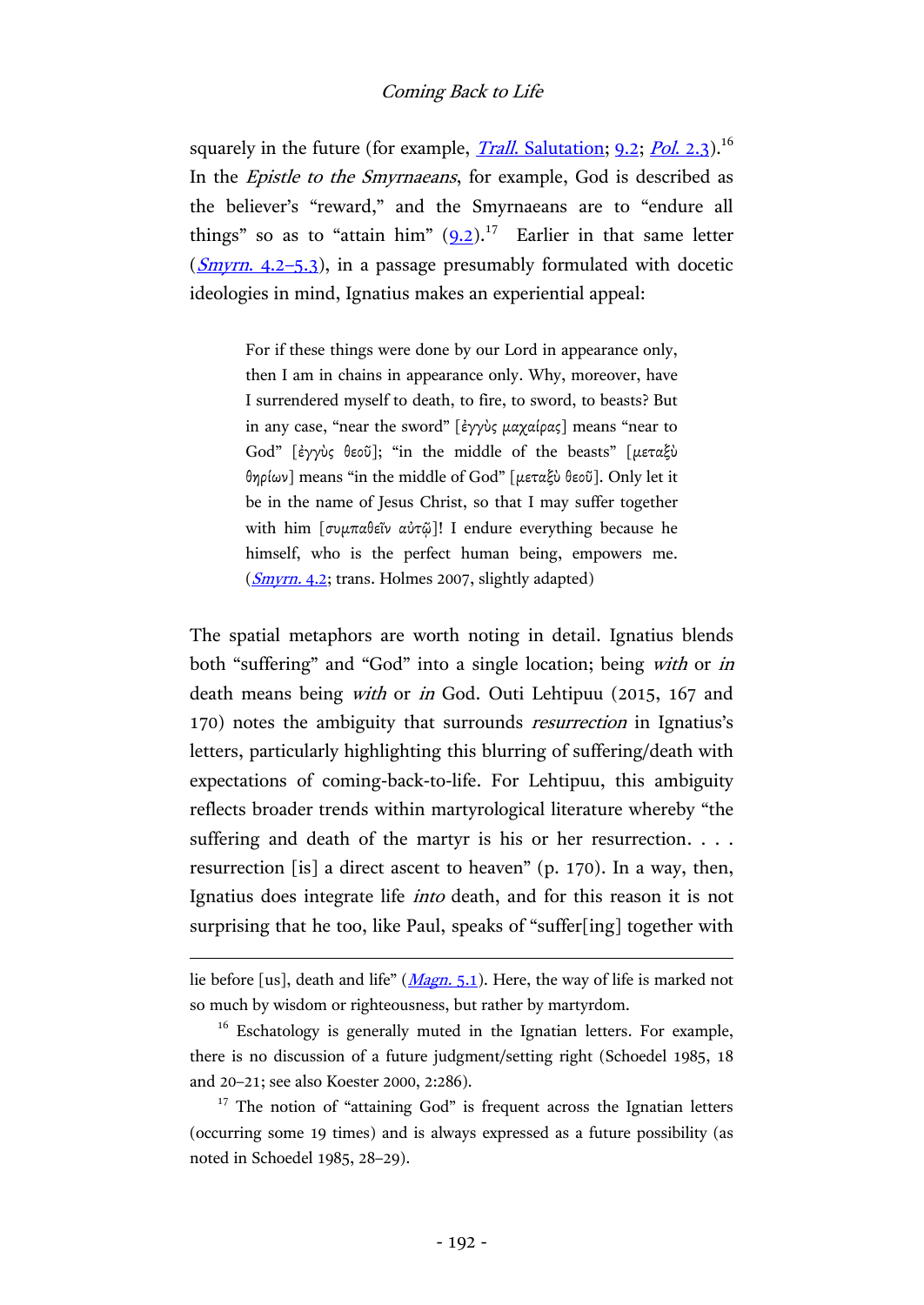[Christ]" (συμπαθεῖν αὐτῷ, [4.2\)](http://hdl.handle.net/2027/hvd.32044052920188?urlappend=%3Bseq=270).<sup>18</sup> But for Ignatius, the experience of suffering/death is of a different kind than it was for Paul. Death and life are certainly intertwined, though the bishop's expectation is absolute in nature (i.e., an encounter with God in *conclusive* suffering and death) while the apostle's is more dynamic (i.e., an encounter with God in the midst of *ongoing* suffering and death). For Ignatius, life is not so much being realised in the present as it is beckoning from the grave.<sup>19</sup> This betrays a life *through* death rather than a life in death pattern.

Much like Paul in 2 Corinthians, Ignatius too develops the theme of individual-affecting-community, though for him the direction of impact is reversed. Central here are metaphors of VERTICALITY, which are developed with respect to the hierarchy of ecclesial offices and the rhetoric of concord. Thus, for Ignatius, "ecclesial harmony manifests, imitates, and arises from divine concord" (Maier 2005, 314; cf. *[Eph](http://hdl.handle.net/2027/mdp.39015042084189?urlappend=%3Bseq=190).* 3-6; *[Magn](http://hdl.handle.net/2027/hvd.32044052920188?urlappend=%3Bseq=212).* 2-3, [6](http://hdl.handle.net/2027/hvd.32044052920188?urlappend=%3Bseq=214)-7, [12](http://hdl.handle.net/2027/hvd.32044052920188?urlappend=%3Bseq=222)-14; *[Trall](http://hdl.handle.net/2027/hvd.32044052920188?urlappend=%3Bseq=226).* 2-3).<sup>20</sup> In such a formulation there is a blending of VERTICALITY and CONTAINMENT; because earthly concord (DOWN) imitates divine concord (UP), social boundaries of unity (IN/OUT) are understood as manifestations of celestial order. Accordingly, UP and IN are blended, though Ignatius elaborates these spatial categories not with a view toward coming back to life (as Paul does), but rather with an eye toward establishing communal unity to bolster his bid for life *through* death.<sup>21</sup> That is to

<sup>&</sup>lt;sup>18</sup> See also *[Magn](http://hdl.handle.net/2027/hvd.32044052920188?urlappend=%3Bseq=214)*, 5.3, where Jesus's passion is understood as believers' resurrection.

 $19$  Ignatius's strong sense of *telos* is evident in the fact that when he talks about death he also talks about resurrection (e.g.,  $\frac{Phil. 9.2}{$ ), which indicates the sense of progression he presumes: one leads to the other.

<sup>&</sup>lt;sup>20</sup> While Ignatius at times draws comparisons with divine and apostolic figures (e.g., *Trall.* 3.1), emphasis is consistently placed upon obedience to the bishop; so Foster (2007, 94), "the relationship of believers to the bishop reflects the union between the Church and Jesus, and that of Jesus to the Father  $(Eph. 5.1)$  $(Eph. 5.1)$  $(Eph. 5.1)$ ."

<sup>&</sup>lt;sup>21</sup> Hence Ignatius's plea to the Romans: "Pray for me, that I may reach the goal. I write to you not according to human perspective [κατὰ σάρκα] but in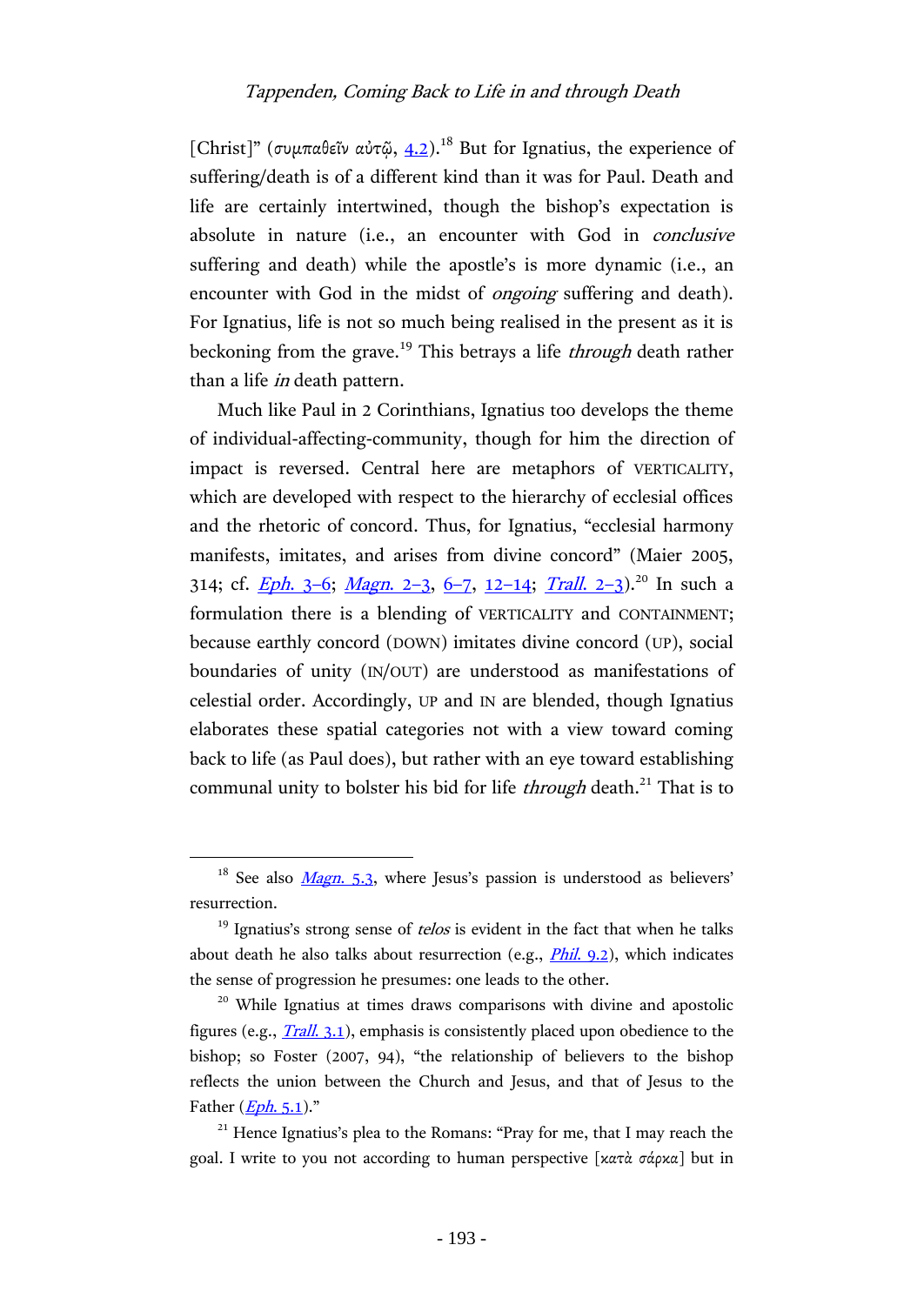say, Ignatius deploys his stress on communal oneness in a way that reverses Paul's logic of one-affecting-all. It is not that Ignatius's sufferings benefit those who read him, but rather that the oneness and concord of his addresses enables his own achievement of God. Accordingly, when writing to the Romans, Ignatius insists that their inactivity and their silence plays an active role in enabling his martyrdom  $(Rom. 7.1)$  $(Rom. 7.1)$ . Whereas martyrdom is reserved only for certain figures, concord and ecclesial oneness are the proper activities to which all Christ-devotees should ascribe (Maier 2005). To eschew such concord and oneness is to engage in a "schismatic" (σχίζω), and those who do so "will not inherit the kingdom of God" (βασιλείαν θεοῦ οὐ κληρονομεῖ, *Phil.* 3.3). The telos of "attaining God"—of gaining life *through* death—is achieved not only through martyrdom (as for select individuals) but also through proper concord, harmony, and oneness (for communities).

This is not to say that notions of death's permeability are only teleological in Ignatius's writings. In his Epistle to the Ephesians, the bishop notes that believers have already been "rekindled" (or "inflamed with new life" [ἀναζωπυρέω],  $1.1$ ),<sup>22</sup> and he describes the eucharistic bread as "the medicine of immortality, the antidote which [we take] not to die but to live in Jesus Christ through all [things]" [\(20.2\)](http://hdl.handle.net/2027/mdp.39015042084189?urlappend=%3Bseq=208). For Ignatius, there is a sense in which the lines between death and life are eroded in ritual performance; as also in Luke, the meal functions as an encounter with both Christ's crucified and risen bodies ( $Smyrn$ , 6.2; comp. [Luke 22](http://www.academic-bible.com/bible-text/Luke22/NA/) and [24;](http://www.academic-bible.com/bible-text/Luke24/NA/) on Luke, see Tappenden 2012). <sup>23</sup> Both sides of the Christ narrative are maintained, and

accordance with the mind of God [κατὰ γνώμην θεοῦ]" ([Rom.](http://hdl.handle.net/2027/mdp.39015042084189?urlappend=%3Bseq=248) 8.3; trans. Holmes 2007).

 $\overline{a}$ 

 $22$  Similarly, Ignatius is quite happy to envision the Ephesians as engaged in celestial worship, "hoisted up to the heights by the crane of Jesus Christ, which is the cross"  $(\underline{Eph. 9.1})$ . This brings the eschatological into the present.

 $23$  Though note, Ignatius refers not to the "body and blood" of Christ in the Eucharist but rather to the "flesh and blood" of Christ (cf. *Phil. 4.1*; [Smyrn](http://hdl.handle.net/2027/hvd.32044052920188?urlappend=%3Bseq=268). 6.2; see also Smyrn. 3.2). The Gospel of Luke contains its own variety here, speaking both of the "body . . . [and] new covenant in my blood"  $(22:19 (22:19 (22:19-$ [20](http://www.academic-bible.com/bible-text/Luke22.19-20/NA/)) while also describing the risen Christ "being made known in the breaking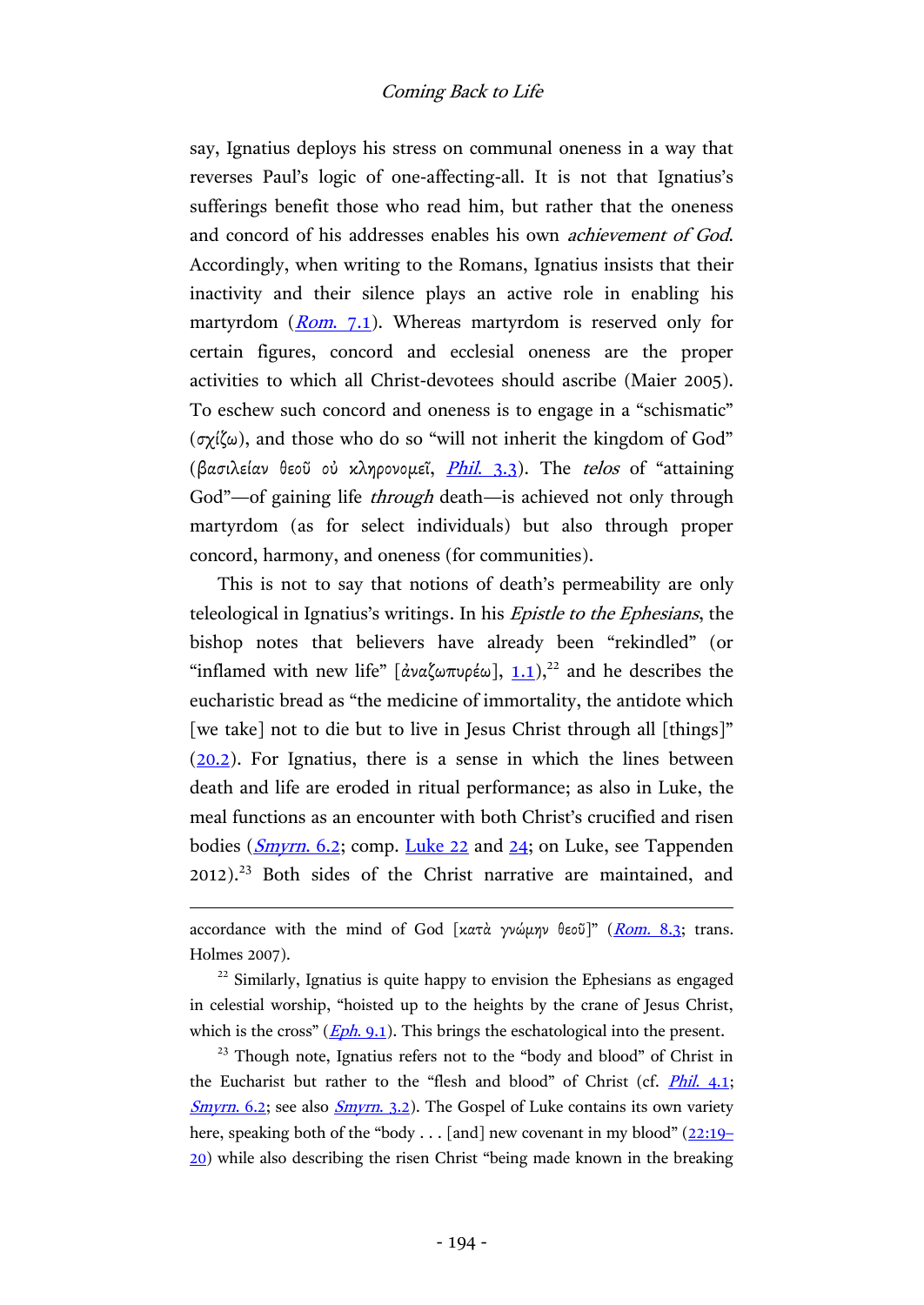Ignatius's own conviction regarding his impending suffering and coming back to life is likened to the post-apparition experiences of the apostles:

> For I know and believe that he was in the flesh even after the resurrection; and when he came to Peter and those with him, he said to them: "Take hold of me; handle me and see that I am not a disembodied demon." And immediately they touched him and believed, being closely united with his flesh and blood [κραθέντες τῇ σαρκὶ αὐτοῦ καὶ τῷ αἵματι]. For this reason they too despised death; indeed, they proved to be greater than death. And after his resurrection he ate and drank with them like one who is composed of flesh, although spiritually he was united with the Father.  $(Smyrn, 3.1-3;$  $(Smyrn, 3.1-3;$  $(Smyrn, 3.1-3;$  trans. Holmes 2007)

The language here is not only that of PROXIMITY but also of CONTAINMENT—the verb κραθέντες (aorist passive participle from κεράννυμι) draws from a culinary frame so as to indicate the "mixing" of separate substances (e.g., water and wine) into a single product. One thing is put into another, an image of blending that is complemented by (presumed) eucharistic echoes whereby bread and drink are similarly consumed *into* those who partake.<sup>24</sup> For Ignatius, those who take hold of the Lord's flesh/blood in a meal context take on life within themselves.<sup>25</sup>

of the bread"  $(24:28-43)$  $(24:28-43)$  $(24:28-43)$ . In this latter instance, the risen body of Christ is identified not so much for what it is but for what it is not; namely, it is not a "spirit" (πνεῦμα). For a recent treatment of the development of and discourse that surrounds intra-Christian disputes about resurrection of the flesh, see Lehtipuu 2015.

<sup>&</sup>lt;sup>24</sup> The echoes are particularly strong when  $Luke$  24 is seen as one of the possible intertexts. In the Gospel, it is the risen Christ, who already had suffered, that is recognised when bread is broken [\(Luke 24:30](http://www.academic-bible.com/bible-text/luke24.30-31/NA/)-31).

<sup>&</sup>lt;sup>25</sup> Indeed, for Ignatius the Lord's day is that "on which our life arose through him and his death," and it is this conviction that serves as the grounds in which Ignatius's present suffering is rooted and which provides life in which all Christians can live  $(Magn. 9.1)$  $(Magn. 9.1)$  $(Magn. 9.1)$ .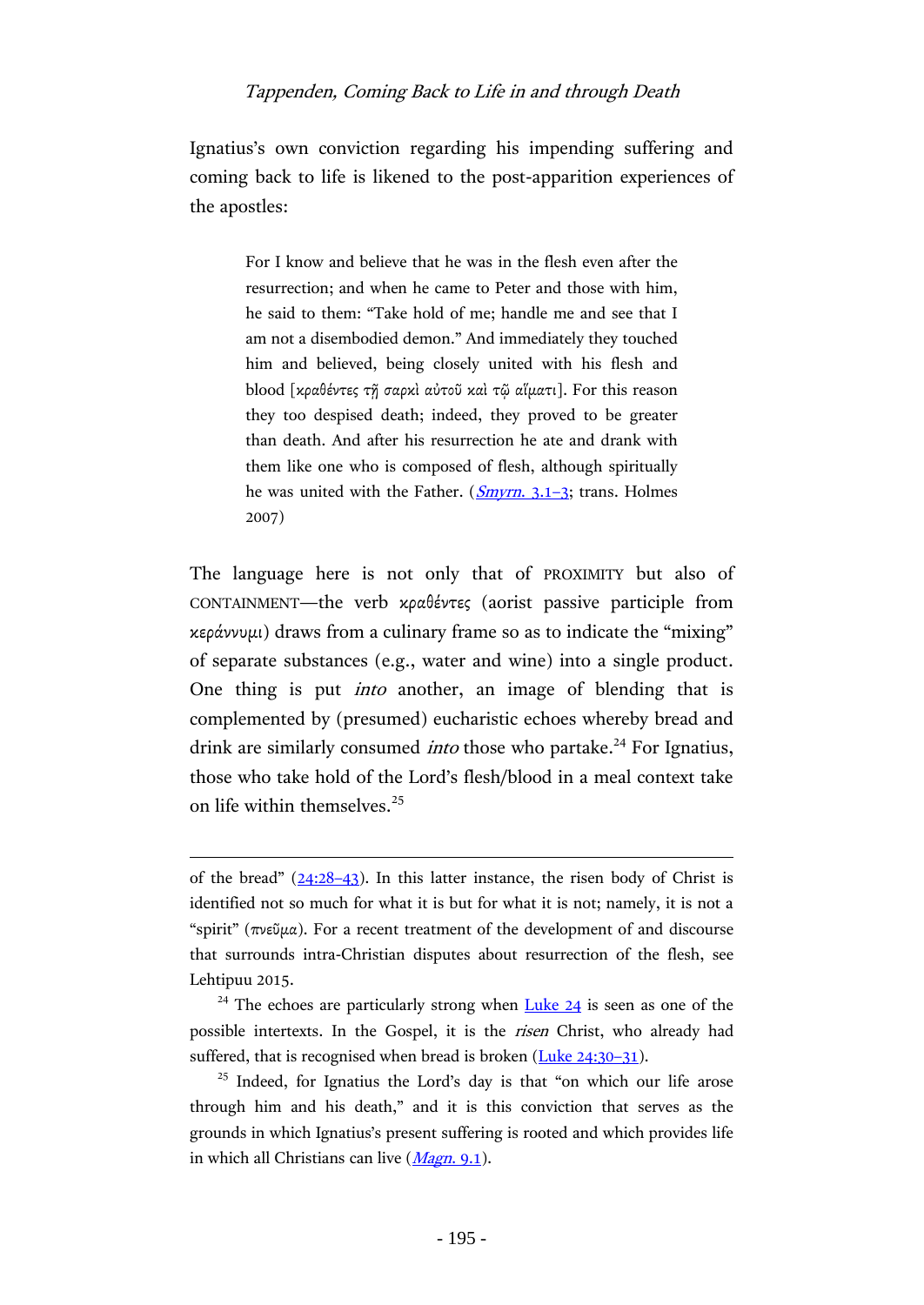Taking the above together, there is a tendency within the epistles of Ignatius to individualise the process of suffering, death, and coming back to life. Though he does, like Paul, set bodily experience within the framework of communal oneness and unity, Ignatius nevertheless relegates the dynamic interplay of life and death to the suffering, individual body of the martyr. Ignatius does hold to a notion of present interior life (as does Paul), but this life is not enacted through an ongoing process of death-affecting-life. Instead, the attainment of life remains a future hope; one comes back to life *through* death.<sup>26</sup> For Ignatius, conceptual categories of UP/DOWN,<sup>27</sup> NEAR/FAR,<sup>28</sup> and IN/OUT<sup>29</sup> coalesce, though the centre of gravity has shifted. Paul touts suffering as the mechanism of ongoing life in Christ, while Ignatius objectifies suffering as the final passageway to life in Christ. Accordingly, there is a tendency in Ignatius to emphasise life *through* death rather than life *in* death.<sup>30</sup>

## IV. VALENTINUS

Valentinus was a second-century philosophical teacher who was born in the Egyptian delta. $31$  The surviving fragments of his works are few, but their use of rhetoric, philosophy, and scriptural exegesis

<sup>&</sup>lt;sup>26</sup> Indeed, the eucharistic meal seems more oriented toward life than death—the Lord's Supper is "the medicine of immortality"  $(Eph. 20.2)$  $(Eph. 20.2)$ , and consciously abstaining from the meal causes one to "perish"  $(Smyrn, 7.1)$  $(Smyrn, 7.1)$  $(Smyrn, 7.1)$ . When compared with Paul, there is an incongruence here inasmuch as death does not lead to life but is rather the consequence of abstaining.

 $27$  For Paul, ascent to heaven; for Ignatius, proper hierarchical order in the ekklēsiai.

<sup>&</sup>lt;sup>28</sup> For Paul, ascent to the Great Glory (i.e., Christ); for Ignatius, proximity to Christ's risen flesh in the eucharistic bread.

<sup>&</sup>lt;sup>29</sup> For Paul, oneness with the Lord, the spirit; for Ignatius, sharing the mind of God/Christ.

 $30$  This point must be held tentatively, for the circumstances that surround Ignatius's letters necessitate that we not push the conclusion too far. Indeed, Ignatius's strong teleology may well be reflective of his imminent suffering.

 $31$  Layton (1987, 217) locates Valentinus's birth in Phrebonis, though it is not clear from what source Layton draws this information.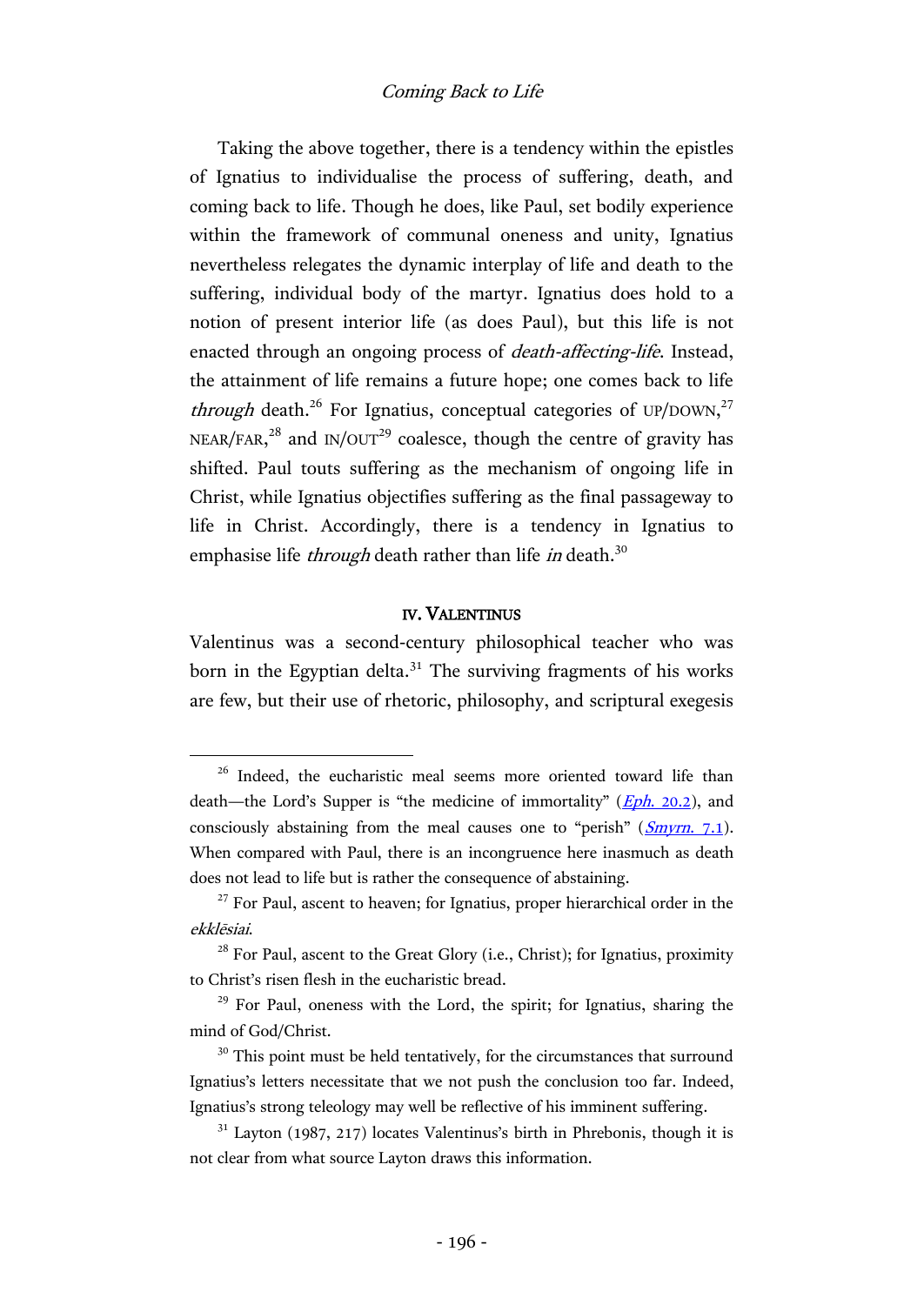nevertheless betray a learned author.<sup>32</sup> While it is possible that Valentinus began and ended his career in Alexandria,<sup>33</sup> by the early mid-second century CE (ca. 130) he relocated to Rome and became active among the Christ-devotee communities there. The few indications we have suggest that Valentinus was not marginalised at Rome but rather experienced some degree of (at least initial) acceptance in establishing his own school of Christian thought.<sup>34</sup> As for Valentinus's relationship to Paul, the surviving fragments indicate the former knew at least Paul's Epistle to the Romans<sup>35</sup> and perhaps even [2 Cor 3:2](http://www.academic-bible.com/bible-text/2Corinthians3.2-18/NA/)-18.<sup>36</sup> Given his placement in the early to mid second century, we are justified in presuming his awareness of other Pauline letters, perhaps as part of a collection.<sup>37</sup> We are on firmer

 $\overline{a}$ 

 $36$  As noted above (n. 5), Perrin (2011, 129) draws attention to the humanity-as-writing metaphor in both texts.

 $37$  Pervo (2010, 23–62) argues that the first collection of Pauline letters was compiled in Ephesus, ca. 100 CE. On the canonisation of Paul, specifically the

<sup>&</sup>lt;sup>32</sup> For example, they betray Valentinus's breadth of literary abilities (sermons, letters/treatises, poems) and conceptual and ecclesial impact (e.g., he is Christocentric, he was influenced by Greek philosophy [both Platonic and Stoic thought] and likely some form of Sethianism).

<sup>&</sup>lt;sup>33</sup> It is noteworthy that virtually all of the surviving fragments of his writings come from Alexandrian sources.

<sup>34</sup> Ismo Dunderberg (2005, 72) rightly notes that, "unlike Marcion, [Valentinus] was never expelled from the Roman Christian community," and Tertullian relates that Valentinus even ran for bishop of Rome but lost to another who had confessed his faith in the midst of persecution (Tertullian, *Val.* 4.1–2 [≈  $\frac{\text{ch. 4 in } ANF}{\text{ch. 4}}$  $\frac{\text{ch. 4 in } ANF}{\text{ch. 4}}$  $\frac{\text{ch. 4 in } ANF}{\text{ch. 4}}$ ]).

<sup>&</sup>lt;sup>35</sup> See esp. <u>[Frags. 5 \(= D\)](http://www.earlychristianwritings.com/text/valentinus-d.html)</u> and <u>6 (= G)</u>, of which Layton (1987) notes connections with Romans. Clement of Alexandria  $(Strom. 7.17)$  $(Strom. 7.17)$  notes that some later Valentinians from Alexandria insisted that Valentinus himself claimed to have been taught by a certain Theudas, who in turn had been taught by Paul. The reliability of this tradition is unknown but doubtful. That said, however, it is impossible to offer any kind of global or systematic assessment of Valentinus's ideas and teachings—so Einar Thomassen (2006, 430), the fragments "do not allow the reconstruction of a coherent body of teachings in the sense of the preserved Valentinian systems . . . [and it remains] doubtful whether Valentinus ever put such a system into writing."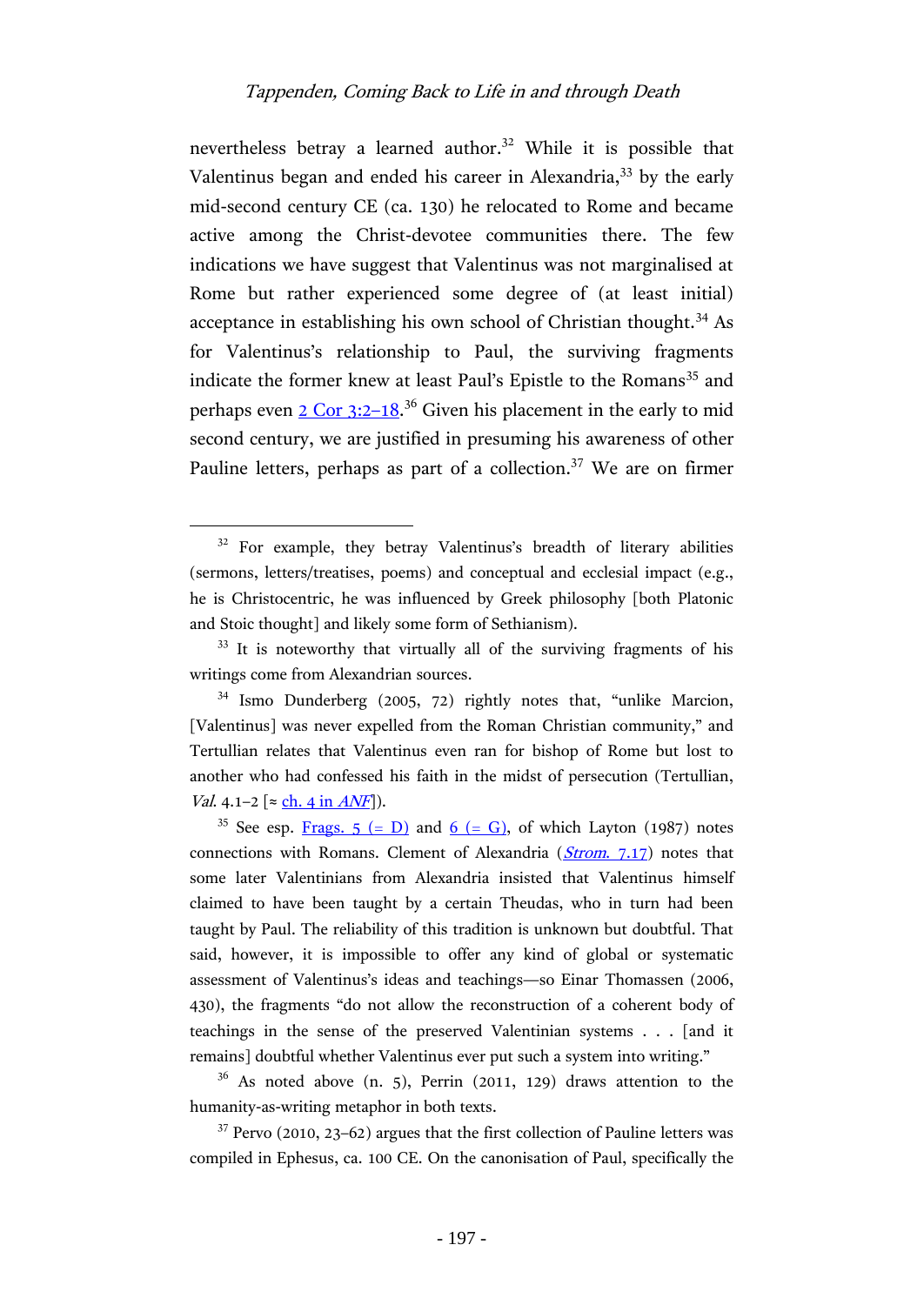ground, however, in the writings of later Valentinians, which clearly betray knowledge and approval of the apostle's writings. $^{38}$ 

Only a handful of fragments from the writings of Valentinus survive, and those that do are not without problems;<sup>39</sup> they are embedded in contexts of intra-Christian conflict and refutation. Accordingly, caution and nuance are required. For the purposes of this study I want to focus specifically on  $\underline{Frag. 4 (= F)}^{40}$ , which reads as follows:

> From the beginning you [plur.] have been immortal, and you are children of eternal life. And you wanted death to be allocated into yourselves [εἰς ἑαυτούς] so that you might spend it and use it up, and that death might die in you and through you [ἐν ὑμῖν καὶ δι᾿ ὑμῶν]. For when you nullify the world and are not yourselves annihilated, you are lord over creation and all corruption. (trans. Layton 1987, slightly adapted)

The fragment is known to us from Clement's *Stromata* (4.89.1–5 [ $\approx$ [4.13 in](http://hdl.handle.net/2027/njp.32101075295004?urlappend=%3Bseq=437) ANF]), where it is identified as originating from one of Valentinus's homilies (4.89.1). Beyond this we know very little of its origin,<sup>41</sup> and its precise focus/intent is debated. For Clement this

 $\overline{a}$ 

<sup>39</sup> For a succinct overview of the fragments and their authenticity, see Dunderberg 2005, 73 (n. 38). Though Layton (1987, 251) also attributes to Valentinus the so-called Gospel of Truth from Nag Hammadi Codex I, this is by no means certain nor generally accepted (cf. Thomassen 2006, 146–47).

<sup>40</sup> Fragment numbers correspond to Völker 1932; letters to Layton 1987. The Greek text of Frag.  $4$  [= F] is from Camelot 1951–; both the English translation and embedded hyperlinks are from Layton 1987.

 $41$  Layton (1987, 240) suggests the language of composition was probably Greek and the provenance likely Alexandria (since the fragment comes to us from Clement). Further, it is worth noting that in the lines following this fragment (4.89.6–90.1 [ $\approx$  [4.13 in](http://hdl.handle.net/2027/njp.32101075295004?urlappend=%3Bseq=437) ANF]) Clement cites another statement of

shape and interpretive import of specific Pauline collections, see Scherbenske 2013.

<sup>38</sup> See especially Pagels 1992. According to Pervo (2010, 210–11), Valentinian texts betray knowledge of Romans, 1 and 2 Corinthians, Galatians, Ephesians, Philippians, Colossians, 1 Thessalonians, and Hebrews.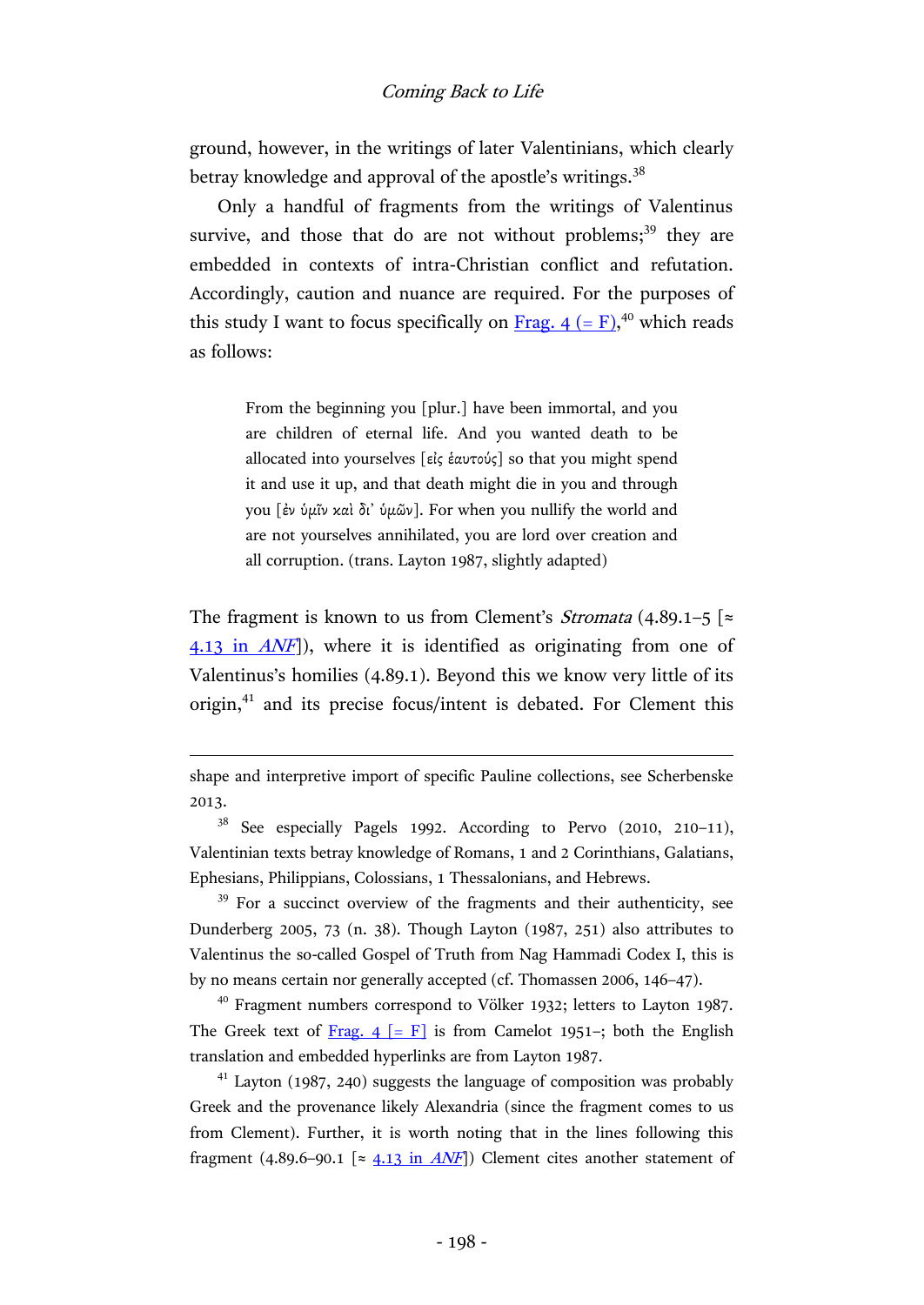citation betrays two supposed aspects of Valentinus's thought: (a) the assertion of a special/unique "race" or "class saved by nature" who are to abolish death, and (b) the assertion that death originated in the creator god (= the god of the Hebrew scriptures). Modern scholarship has questioned the extent to which Valentinus held these beliefs. For some, Valentinus is speaking critically of other Christian understandings of either the Eucharist or of martyrdom.<sup>42</sup> Others, however, suggest Valentinus is speaking not to opposing interlocutors but rather to his students; that is to say, "Valentinus [does] not condemn the attempts of his addressees to 'use up' death ... [but rather insists that such] attempts lead to a *positive* outcome: [namely, the demise of death]" (Dunderberg 2008, 37; emphasis original). For Ismo Dunderberg (2008, 39–42), the fragment speaks toward both practical and ethical ends: Valentinus seeks to instil in his pupils a strong sense of immortality that affects self-mastery here-and-now (hence what it means to "nullify the world"). In many ways this is not unlike Paul's logic in Rom  $6:1-14$ , where believers are to take on Christ's death so as to live in selfmastery (cf. Tappenden 2016, 135–63), or even 2 Cor 3–4, where Paul and his apostolic counterparts embody suffering/death so as to impart life to the Corinthian *ekklēsia*. Following Dunderberg, I want to press this line of interpretation, first relating Frag.  $4 (= F)$  to 2 Cor 3–4, after which I will turn briefly to the Treatise on the Resurrection, a later text that likely emerges from the Valentinian school and which similarly conveys ideas of coming back to life in/through death.

The intertextual contours of <u>Frag.  $4 (= F)$ </u> are immediately worth highlighting. Dunderberg (2008, 37-39) rightly notes that certain interpretations of Gen 2–3 find resonance with this fragment. What makes Valentinus's interpretation of Genesis "exceptional," Dunderberg suggests, is the positive view that is given to death's

Valentinus (Frag.  $5$  [= D]); it is possible the two come from the same homily (Layton 1987, 236).

 $42$  So argued by Paul Schüngel (1996) and Jens Holzhausen (2005), conveniently summarised in Dunderberg (2008, 36–37).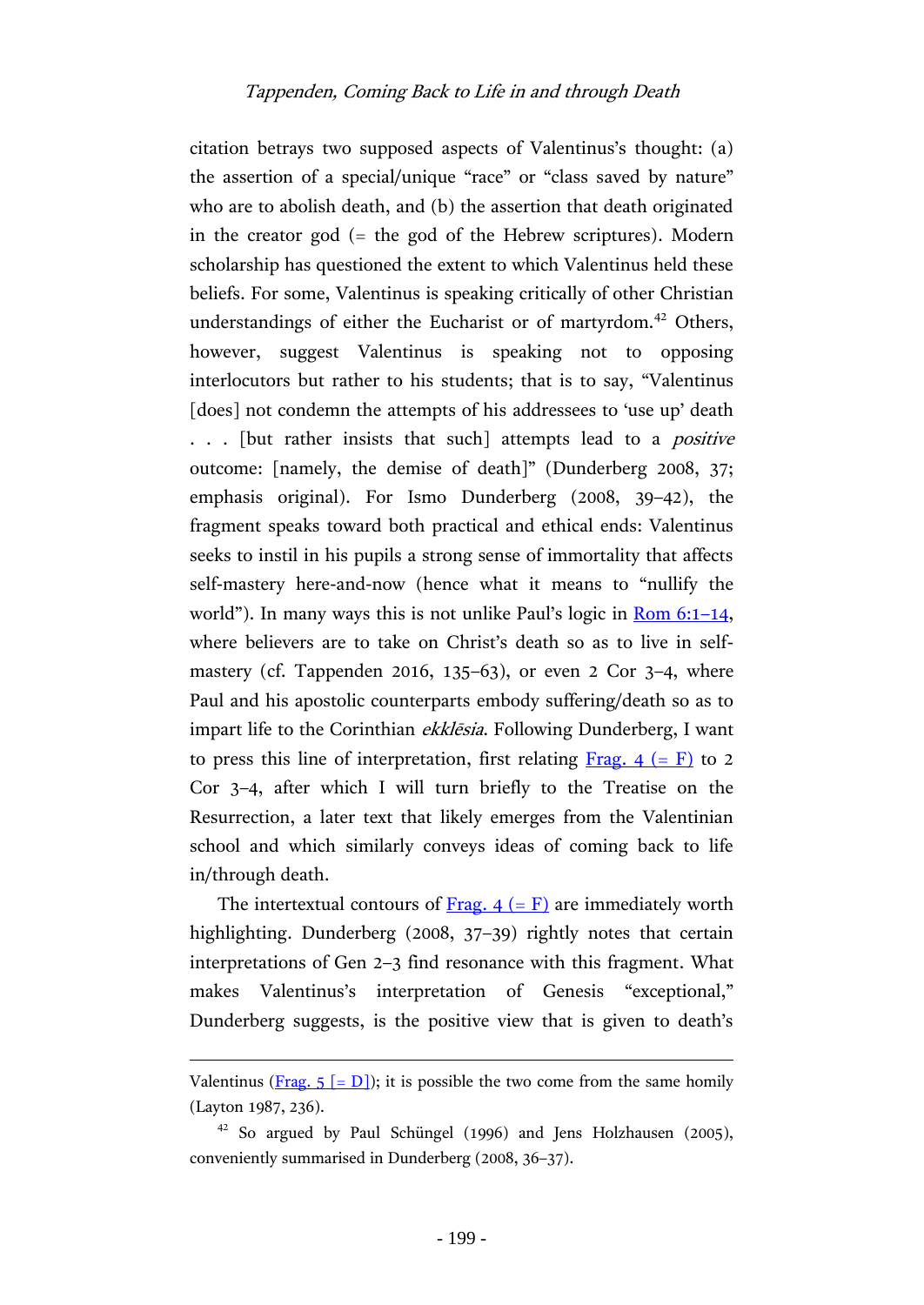bestowal; the fall "leads not to [humanity's] destruction, but to the destruction of death" (p. 38). Building upon this, I see no reason not to suggest that 2 Cor 3–4 also may have served as a source for Valentinus's positive assessment of death. Both texts place death and life in a temporal perspective that centres on the present; both describe a dynamic overcoming of death by life through the actions of subjects; and both map this revitalisation process spatially to human subjects—"in you and through you" (ἐν ὑμῖν καὶ δι' ὑμῶν).<sup>43</sup> There is a paradoxical logic at work here. The fragment betrays the "idea of consuming by assuming" so that the *taking on* of death becomes the means by which death is exhausted (cf. Thomassen 2006, 460–65; citation from p. 460). When one endures death, death itself dies, and so the addressees engage in the soteriological drama. Crucial to all this is the spatial dimension; death is "allocated/divided into yourselves" (μερίσασθαι εἰς ἑαυτούς) such that it is destroyed "in *you* and through *you*" (ἐν ὑμῖν καὶ δι' ὑμῶν). Here the paucity of evidence leaves us wanting. The spatial orientation of the addressees as those *into* whom and *in* whom and *through* whom things happen suggests a somatic affair.<sup>44</sup> If Paul (esp. 2 Cor  $3-4$ ) is lurking somewhere in the background of Valentinus's homily, the body becomes the primary location on which death and life are played out. Those hearing the address are compelled to embody death while simultaneously embodying life.

Like the other texts we have been looking at, this tiny fragment presumes a certain dynamic of how individuals and communities mutually affect one another. Einar Thomassen (2006, 460–65) notes

<sup>43</sup> Beyond 2 Corinthians, this text also echoes ideas from the Pauline tradition whereby death and suffering are objectified in ways that have instrumental ends. In **Phil 1:18b-26**, where Paul rhetorically flirts with suicide, death is objectified as an inconsequential passageway that will ultimately lead to a better situation. In a different way,  $Col 1:24$  commemorates an image of Paul whereby the apostle's own sufferings and death are part of the soteriological drama, thus quantifying death as something that must indeed be "used up" (in the language of Valentinus) so as to fully enact life.

<sup>44</sup> Drawing on comparative examples (esp. Philo), Dunderberg (2008, 39– 42) asserts that the body and its moral praxis (or lifestyle) is in view here.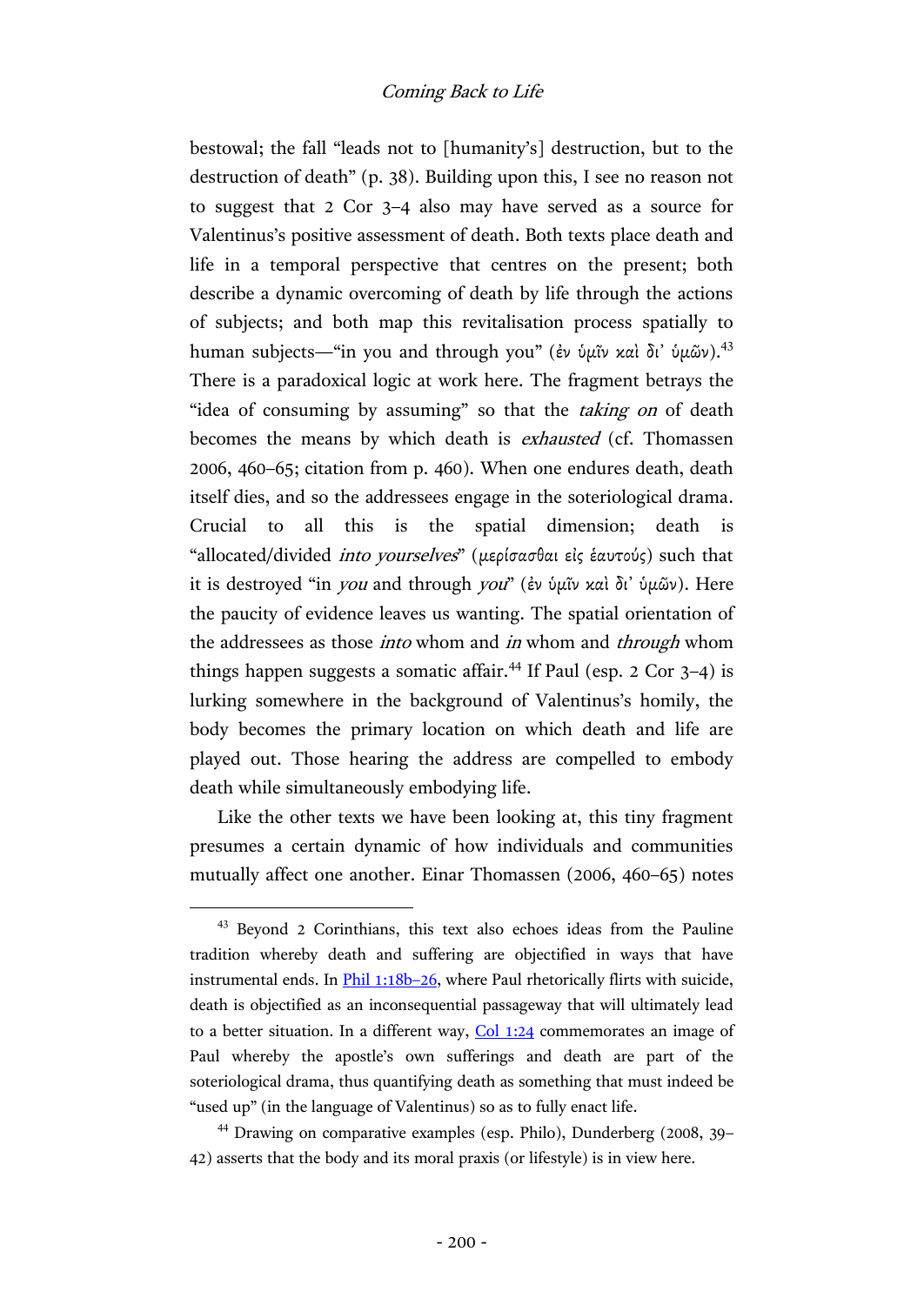the peculiarity of the fragment: it is not the Saviour who overcomes death but rather the addressees themselves. For Thomassen, this reflects something similar to later Valentinian ideas whereby Saviour and saved mutually participate with one another in the soteriological equation. Though we must be cautious not to retroject uncritically later Valentinian ideals, it is worth noting that conjoinment with the divine is a theme found elsewhere in the surviving fragments  $(1)$  [= [C\];](http://www.earlychristianwritings.com/text/valentinus-c.html)  $2$  [= H]; and  $5$  [= D]). This has important points of comparison with the other texts we have examined. Whereas 2 Corinthians envisions a process in which the apostle's sufferings bring life to Christ-devotees, Valentinus appears to insist that the elect together suffer and take on death. That is to say, while Paul retains a strong sense of mimetic (and hierarchical) authority over his communities (e.g., [1 Cor 4:6;](http://www.academic-bible.com/bible-text/1Corinthians4.6/NA/) [11:1;](http://www.academic-bible.com/bible-text/1Corinthians11.1/NA/) [Phil 3:17;](http://www.academic-bible.com/bible-text/Philippians3.17/NA/) [1 Thess](http://www.academic-bible.com/bible-text/1Thessalonians1.6/NA/) 1:6; cf. Castelli 1991), Valentinus appears to insist that the elect together—rather than the singular apostle—suffer and take on death (as evinced by the repeated plural pronouns).<sup>45</sup> Here the role of the individual is diminished; Valentinus and Ignatius are distinguished from each other, the former stressing the present sufferings of the community and the latter the future sufferings of the individual, while 2 Corinthians maintains a balance between part and whole.

<sup>&</sup>lt;sup>45</sup> "You have been immortal [ἀθάνατοί ἐστε] . . . you wanted [ἠθέλετε] death to be allocated [in]to yourselves [εἰς ἑαυτούς] so that you might spend it and use it up [ἵνα δαπανήσητε αὐτὸν καὶ ἀναλώσητε], and that death might die in you and through you [ἐν ὑμῖν καὶ δι᾿ ὑμῶν]" (trans. Layton 1987). Within the Pauline tradition, especially the earliest expressions of Pauline pseudepigrapha, it is perhaps not surprising that the apostle's strong mimetic assertions of apostle-affecting-life-for-ekklēsiai result in the figure of Paul himself taking on a soteriological function. [Colossians 1:24](http://www.academic-bible.com/bible-text/Colossians1.24/NA/) is the prime example, where Paul himself has some amount of death allocated to him to "fill-up" what is lacking of Christ's own sufferings (cf. Koester 2000, 2:270, who draws on Standhartinger 1999). While such a development in many ways flows naturally from the logic of texts like 2 Cor 3–4, Valentinus does not share this same individuated soteriology, but rather lumps the saved together and conflates them with the Saviour into a single referent.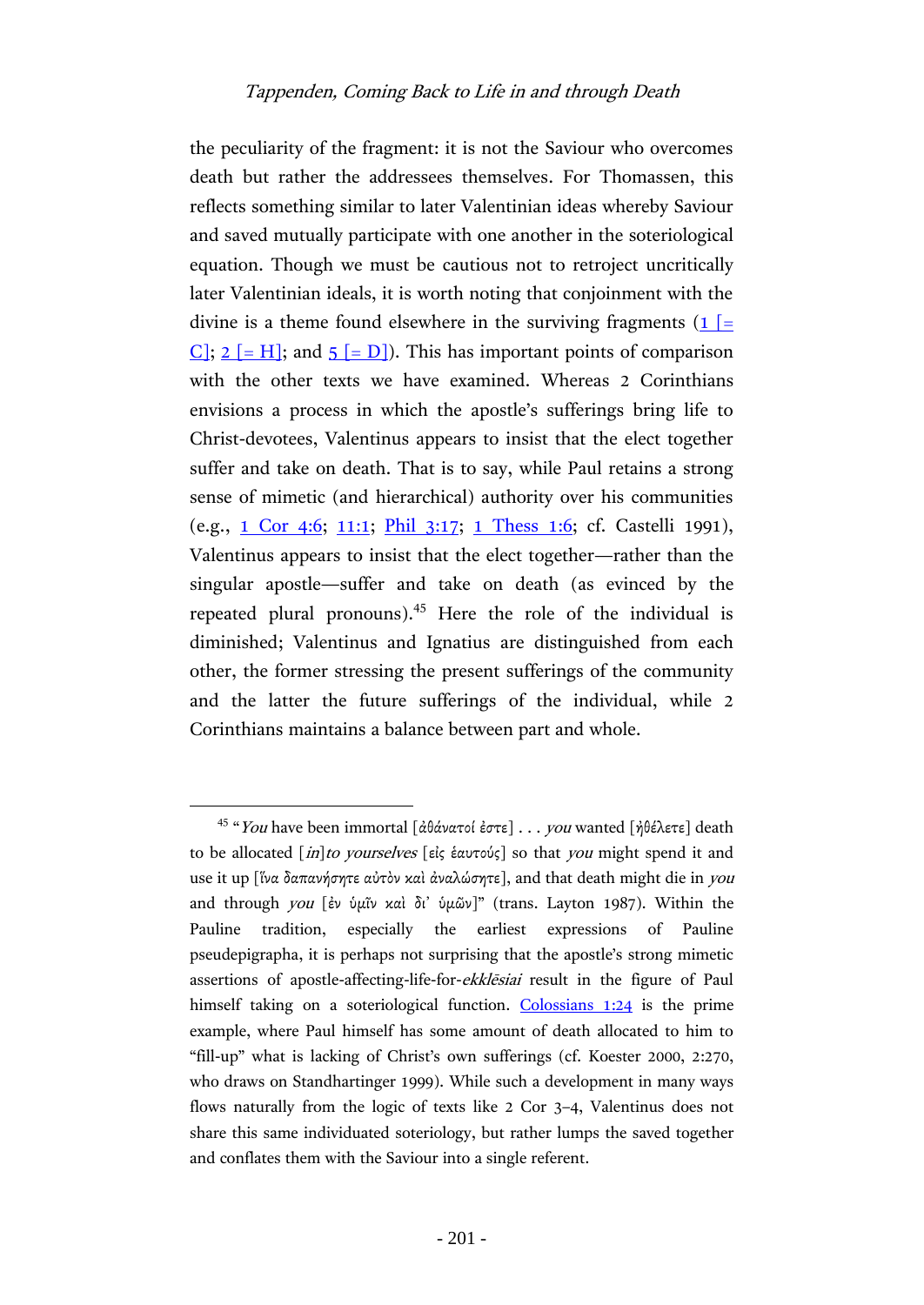In this fragment, then, there is a kind of participatory dimension that finds resonance with certain themes in Paul's writings. Though this participatory aspect is only implicit with respect to individual/communal dynamics, it is certainly explicit with respect to death/life dynamics. Whereas 2 Cor 3–5 presents a dialectical movement between death and the pneumatic Christ's risen life (comp. also  $\frac{\text{Phi}}{1}$  3:10–11 and [1 Cor 15\)](http://www.academic-bible.com/bible-text/1Corinthians15/NA/), for Valentinus the endurance of death is in the service of realising the ever-constant immortal or spiritual seed (comp. Frag. 1  $[-C]$ ). In addition to Dunderberg's aforementioned ethical dimension, this seems to be what Valentinus means by "nullify[ing] the world [but not being] annihilated" (Frag. 4  $\lceil$  = F $\rceil$ ). Though our knowledge of this fragment's context is admittedly lacking, in this tiny excerpt we find Valentinus stressing spatial concepts of PROXIMITY (divine/human propinquity) and CONTAINMENT (somatic allocation) more than concepts of VERTICALITY. In doing so he appears to favour a more collective process than the mimetic hierarchy presumed by Paul. There are of course important differences between Paul and Valentinus,<sup>46</sup> and our knowledge of the latter is so sparse that it is difficult to assess with any confidence the degree of similarity and difference between the two. It is unclear, for instance, to what extent Valentinus understands this embodiment of death to include also a future, risen embodiment (as advocated by Paul). $47$  Accordingly, we cannot tell exactly how Valentinus configures bodily experience in the present. Certainly the human body has a role to play in the process toward salvation, and this may even be intimately tied to

<sup>&</sup>lt;sup>46</sup> For example, while both Valentinus and Paul assert the immortality of humanity, Valentinus presumes this immortality remains unbroken among the elect while Paul insists on the universality of mortality and the acquisition of immortality through πνεῦμα (cf. [Rom 5:12;](http://www.academic-bible.com/bible-text/Romans5.12/NA/) [6:23;](http://www.academic-bible.com/bible-text/Romans6.23/NA/) [8:1](http://www.academic-bible.com/bible-text/Romans8.1-30/NA/)-30; [1 Cor 15:35](http://www.academic-bible.com/bible-text/1Corinthians15.35-50/NA/)-50).

<sup>&</sup>lt;sup>47</sup> If [Frag. 3 \(= E\)](http://www.earlychristianwritings.com/text/valentinus-e.html) refers to the risen Christ (rather than the pre-crucifixion Christ), then we can certainly insist that resurrected bodies were important to Valentinus. But whether the process of resurrection takes the same emphasis for him as for Paul is unknown.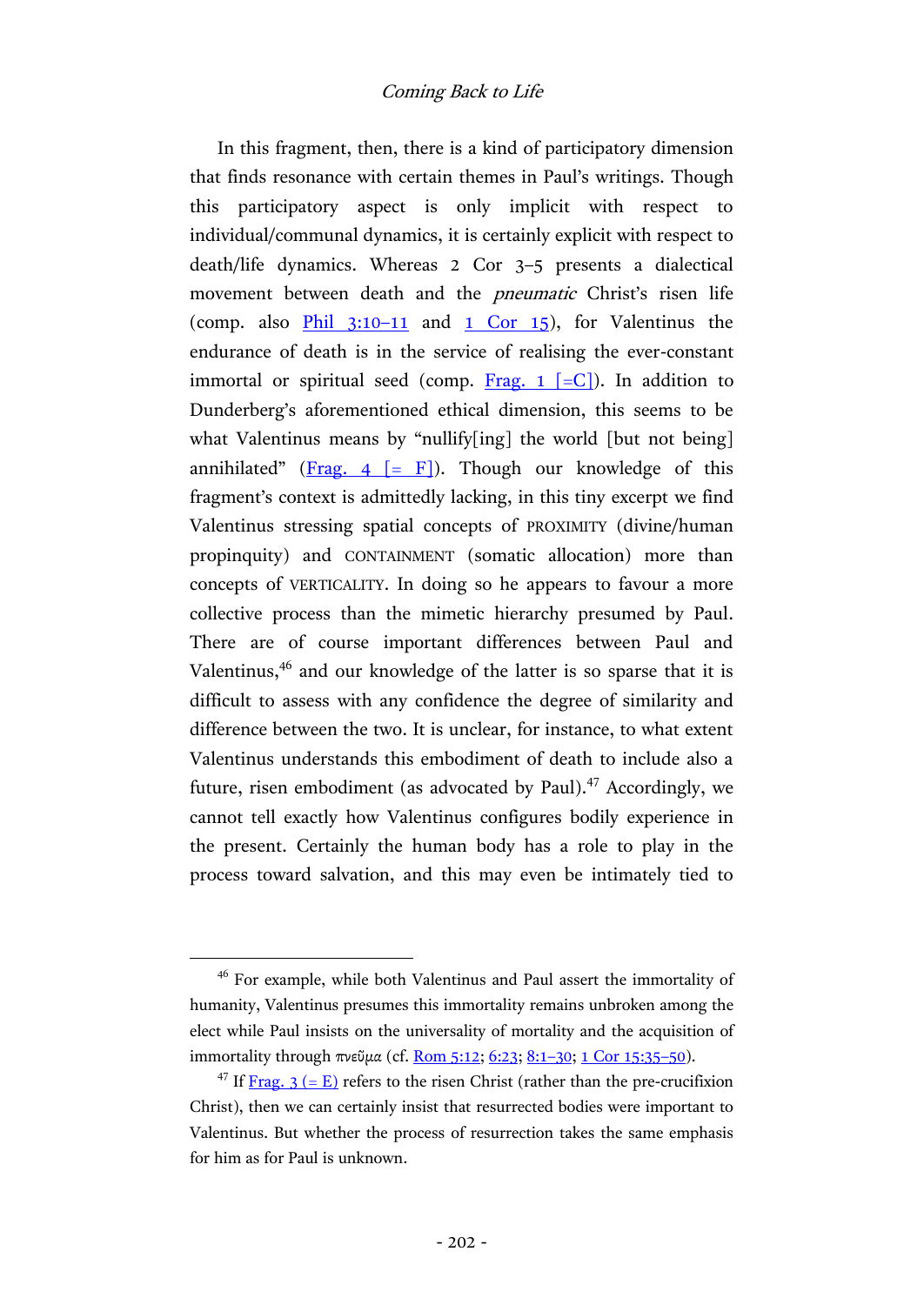## Tappenden, Coming Back to Life in and through Death

Christ, but for Valentinus such somatic importance may be more terrestrial than celestial.

Scholars have often noted connections between Valentinus's fragments and a number of later Valentinian texts, and the themes examined above are no exception.<sup>48</sup> Space does not permit a full assessment of these later writings, though I will briefly draw attention to the late second-century Treatise on the Resurrection, which develops many of these same ideas and spatial relations.<sup>49</sup> In this text too, as with 2 Cor 3–4 and Frag.  $4 (= F)$ , there is an interplay of PROXIMITY and CONTAINMENT concepts that is explored as a way of articulating the already/not-yet nature of resurrection. Priority is given to referents that are both IN and NEAR. The Treatise, for example, states that "the thought . . . [and] mind of those who have known him shall not perish" ([Treat. Res.](http://www.earlychristianwritings.com/text/treatiseresurrection.html) 46.22–24).<sup>50</sup> Note the key somatic coordinates: "thought . . . [and] mind" (both IN) are oriented specifically toward "know[ing] him" (that is, being NEAR). It is here, in this emphasis on the somatic interior, that we find the locus of salvation [\(Treat. Res.](http://www.earlychristianwritings.com/text/treatiseresurrection.html) 47.1–3). When one ceases to "think in part" but rather recognises the "all which we are" ([Treat. Res.](http://www.earlychristianwritings.com/text/treatiseresurrection.html) 49.10) and 47.26–29, respectively), then one will realise that "already you have the resurrection" ([Treat. Res.](http://www.earlychristianwritings.com/text/treatiseresurrection.html) 49.15). By stressing the NEAR/IN

<sup>&</sup>lt;sup>48</sup> For example, Thomassen (2006, 460–65) reads <u>Frag. 4 (= F)</u> in relation to the **Excerpta ex Theodoto 21-22, 35-36** and the Tripartite Tractate, while Layton (1987, 240–41) draws connections with the Gospel of Truth and Treatise on the Resurrection.

 $49$  Though surviving only in Coptic, the Treatise is usually dated to the late second century, thus locating it within the context of broader intra-Christian debates concerning the nature of the resurrection. Indeed, the text itself is written with the express purpose of indicating that "it [i.e., resurrection] is necessary" ([Treat. Res.](http://www.earlychristianwritings.com/text/treatiseresurrection.html) 44.6b-7; cf. 47.1-3), and further with the goal of describing and giving definition to resurrection.

<sup>50</sup> Unless stated otherwise, English translations of the Treatise on the Resurrection are from Peel 1985a; the same translation also appears in Peel 1990, the text of which is hyperlinked throughout this essay. Unfortunately, however, the online text of Peel 1990 does not include a numbering system.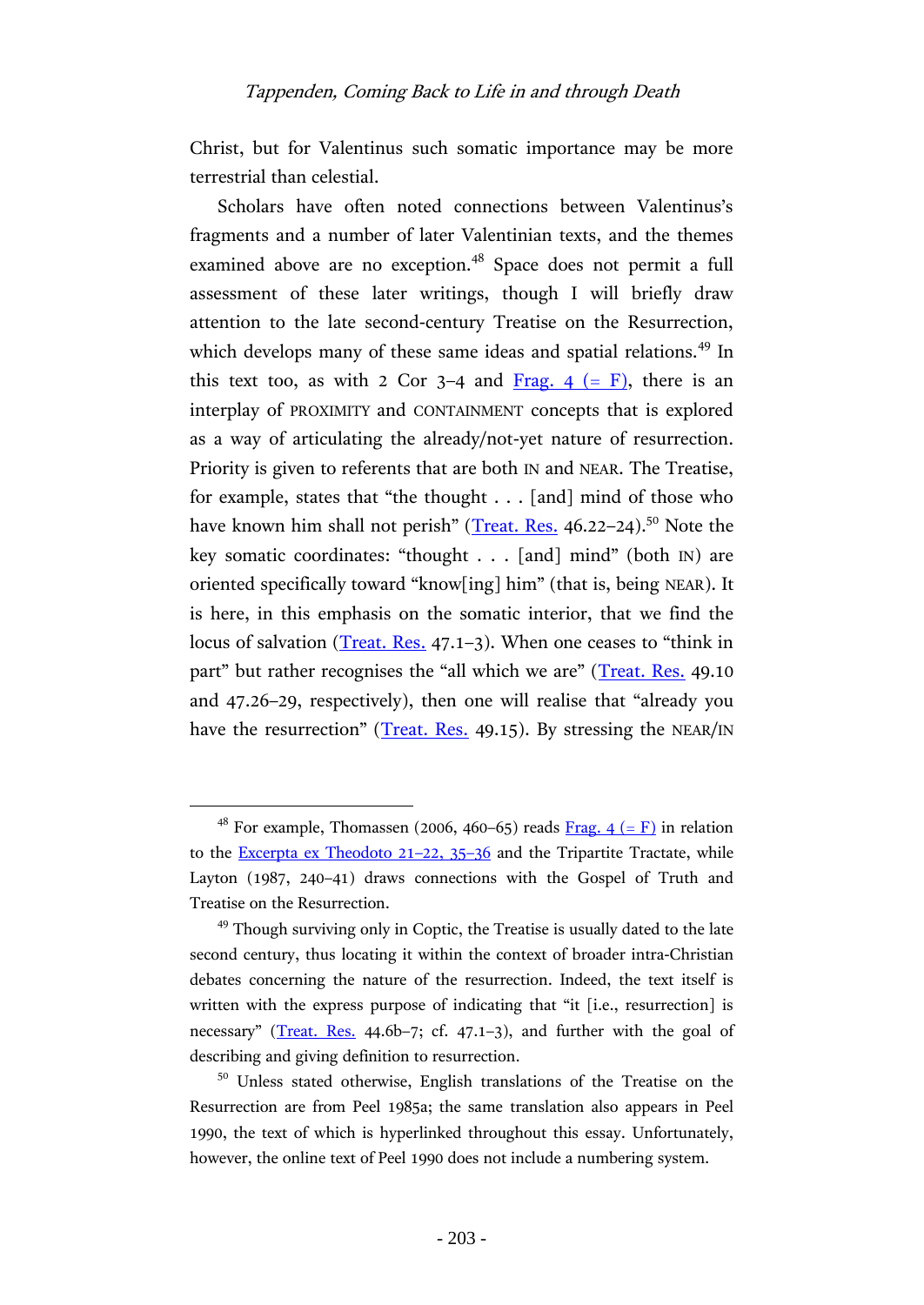nature of the elect's risenness, the author of the Treatise configures resurrection as possessing a decidedly present component.

This present, internal dimension is developed elsewhere in the Treatise, specifically in relation to the author's teleological vision of future resurrection. A key text is found in [Treat. Res.](http://www.earlychristianwritings.com/text/treatiseresurrection.html) 45.14–46.2:

> The Savior swallowed death. You must not be ignorant: for he put aside the world which is perishing. He transformed into an imperishable age, he raised himself up, having swallowed the visible by means of the invisible, and he gave us the way to immortality. Then indeed, as the Apostle [Paul] said, "We have suffered with him, and we arose with him, and we went to heaven with him." Now, if we are visible in this world wearing him, we are that one's beams, and we are embraced by him until our setting, that is to say, our death in this life. We are drawn to heaven by him, like beams by the sun, not restrained by anything. This is the spiritual resurrection which swallows the psychic [resurrection] just as fleshly [resurrection]. (trans. Petrey 2016,  $43-44$ )<sup>51</sup>

This passage simultaneously looks back to Jesus's resurrection while also affirming the future resurrection, when those who believe will be "drawn to heaven by him." The language is thoroughly Pauline, as is seen in the constellation of resurrection echoes and descriptions: "swallowing" (cf.  $1$  Cor  $15:50$ ,  $53-54$  $53-54$ ;  $2$  Cor  $5:4$ ), "perishable/imperishable" (cf. [1 Cor 15:50](http://www.academic-bible.com/bible-text/1Corinthians15.50-54/NA/)–54), "visible/invisible" (cf.  $2$  Cor 4:8-11, [16](http://www.academic-bible.com/bible-text/2Corinthians4.16-18/NA/)-18), the language of "wearing" him (cf. 1 Cor [15:49;](http://www.academic-bible.com/bible-text/1Corinthians15.49/NA/)  $2 \text{ Cor } 5:1-5$ ;  $Gal \, 3:27$ ), and the trio of fleshly, *psychic*, and spiritual (cf. 1 Cor 2:14-3:3;  $15:45-50$  $15:45-50$ ), not to mention also the amalgamated Pauline citation (cf.  $\frac{\text{Rom } 8:17}{\text{L}}$ ; [Eph 2:5](http://www.academic-bible.com/bible-text/Ephesians2.5-6/NA/)-6). More pressing is the curious description in [Treat. Res.](http://www.earlychristianwritings.com/text/treatiseresurrection.html) 45.39–46.2 of three different kinds of resurrections: "the spiritual resurrection which swallows the psychic [resurrection] just as fleshly [resurrection]."<sup>52</sup>

 $51$  The translation is reproduced exactly as is, and thus all parenthetical content is original to Petrey 2016.

 $52$  Petrey (2016, 44) notes that the parallel adjectives "spiritual," "psychic," and "fleshly" all agree in gender and thus stand in apposition to one another,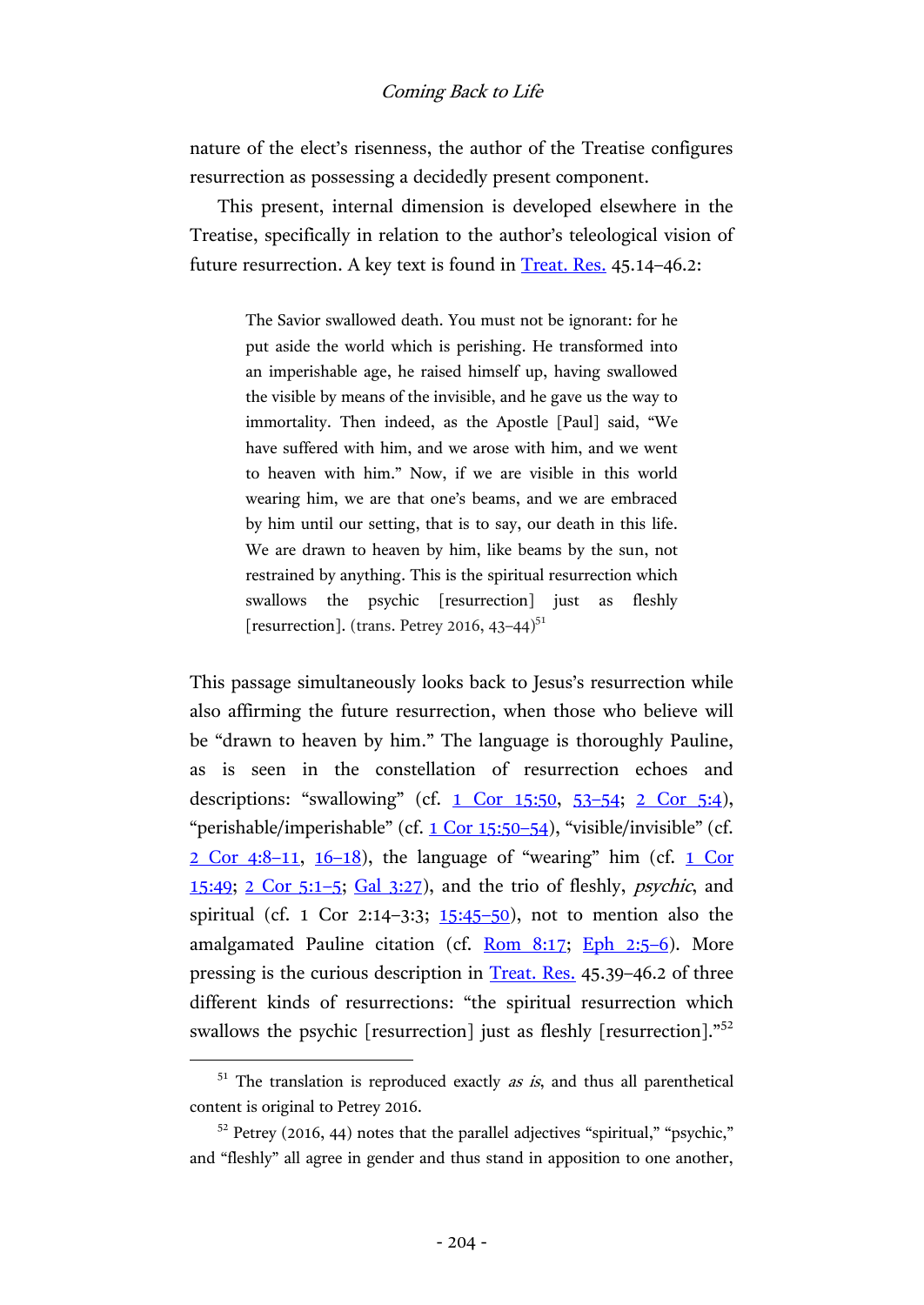# Tappenden, Coming Back to Life in and through Death

Taylor Petrey (2016) suggests, I think rightly, that these three resurrections refer to stages within the soteriological progression, thus linking them to the garment metaphor of the same passage— "we are visible in this world wearing him . . . [until] our death in this life." That is to say, already while in the flesh, some kind of resurrection is granted to the Christ-devotee, which is only partially experienced in the present. This more immediate resurrection is further elaborated later in the Treatise, in 48.34–49.8, which reads as follows:

> [Resurrection] is the revelation of what is, and the transformation of things, and a transition into newness. For imperishability [descends] upon the perishable; the light flows down upon the darkness, swallowing it up; and the Pleroma fills up the deficiency. These are the symbols and the images of the resurrection. (trans. Peel 1985a)

The attitude toward the earthly body is particularly noteworthy here. As noted by Petrey (2016, 45): "the language is not at all about leaving behind or escaping from the flesh, but rather about fulfilment and (again) enveloping. Transformation and manifestation in this life thus include a period of 'resurrection' while in the mortal flesh." Viewed within the conceptual categories of this study, resurrection is mapped to the somatic interior of the human body, finding expression primarily through the categories of somatic CONTAINMENT (though it is worth noting that the image of "sun beams," which both radiate from and are drawn to heaven, draws also on notions of cosmological VERTICALITY and divine–human PROXIMITY [\[Treat. Res.](http://www.earlychristianwritings.com/text/treatiseresurrection.html) 45.31-38]). In terms of temporal mapping, then, the Treatise balances immediacy and teleology; thus Lehtipuu (2015, 190): "the treatise combines a past, present, and future aspect of resurrection, embracing both the not yet and the already" (see also Lundhaug 2009, 204; Petrey 2016, 44–45).

hence the reference to three different resurrections: "This is the spiritual resurrection which swallows the psychic [resurrection] just as fleshly [resurrection]."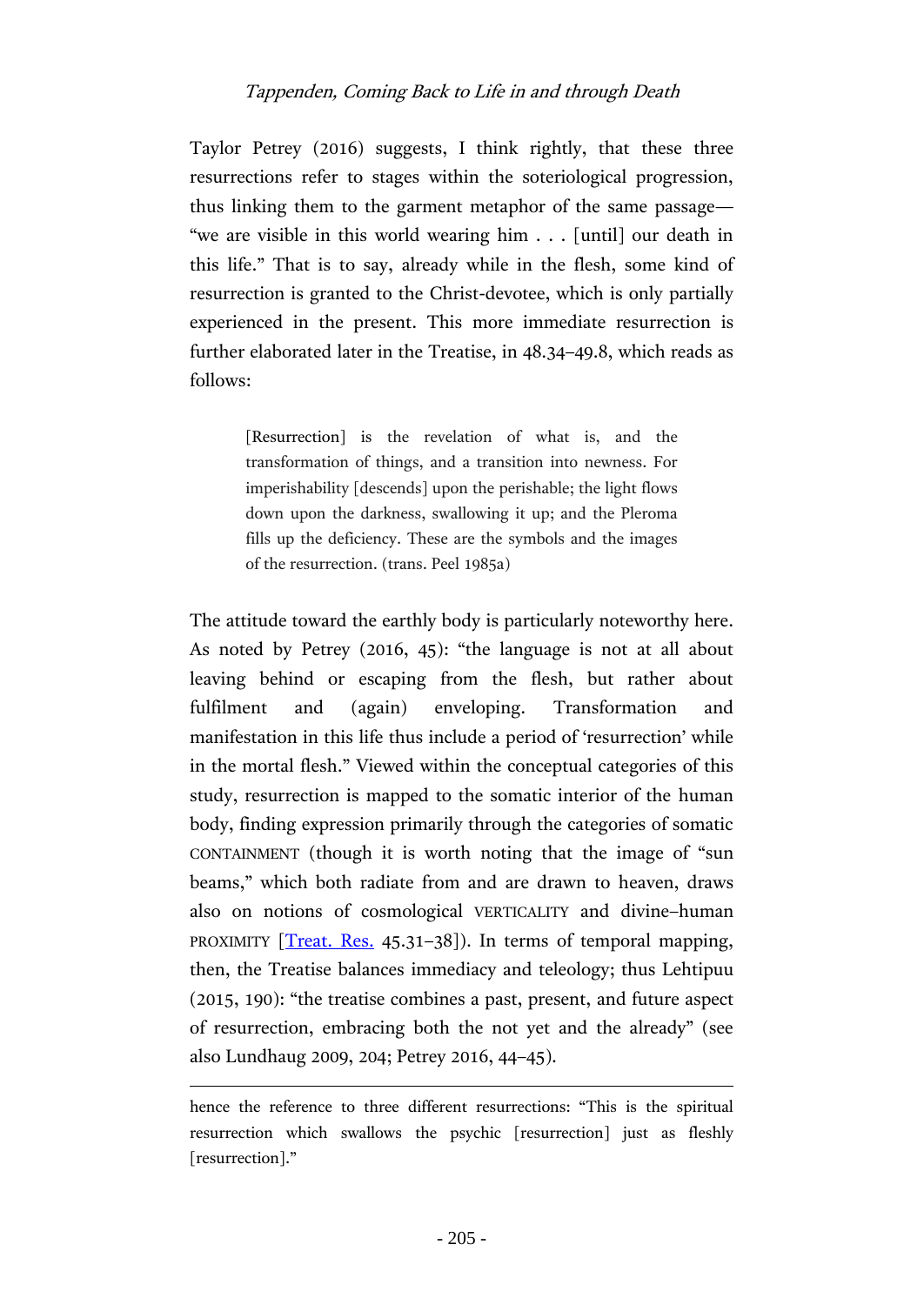This already/not-yet dimension of the Treatise is not unlike Paul, who similarly maintains the immediacy and inwardness of resurrection (thus, *life in death*) with an eye toward somatic transformation in the future (thus, life through death). There are, however, important differences between not only the apostle and the author of Treatise, but also with the fragments of Valentinus. While it is true that the Treatise places a high value on the risen body/flesh  $(OUT)$ ,<sup>53</sup> the full import of this idea runs a different course. Both Paul and the Treatise draw strong caricatures between earthly and risen states, even opposing the two definitely, but for Paul the space between these states is much more interactive and interlaced such that subjects are in the process of coming back to life as they are dying. As we saw above, Paul works this out on the apostolic body quite concretely with respect to suffering (2 Cor 3–4) and the eventual "clothing over" (ἐπενδύομαι) of one body onto the other ([2](http://www.academic-bible.com/bible-text/2Corinthians5.1-5/NA/)  Cor  $5:1-5$ ). In the Treatise, by contrast, there is much less interaction and mutual affectivity between these somatic states. On the one hand, some positive function is given to the earthly body in [Treat. Res.](http://www.earlychristianwritings.com/text/treatiseresurrection.html) 47.17–24, which reads:

> The afterbirth of the body is old age, and you exist in corruption. You have absence as a gain. For you will not give up what is better if you depart. That which is worse has diminution, but there is grace for it. (trans. Peel 1985a)

<sup>53</sup> See recently Lehtipuu 2015, 191–92 and Petrey 2016, 35–51. The key text in this debate is [Treat. Res.](http://www.earlychristianwritings.com/text/treatiseresurrection.html) 47.2–16, which has been notoriously debated (see Peel 1985b, 178–80; Lehtipuu 2015, 191–92). While some maintain that only the mind will be raised, most scholars recognise that Valentinians generally held to a resurrection of a transformed flesh that was properly suited for the heavenly realm (on this point, see Lundhaug 2009, 190–91). Petrey (2016, 41) has compellingly argued for a "correspondence between the mortal and resurrected selves . . . [such that] the resurrected subject appears as a human body, with recognizable parts." In principle, then, there is no strong difference between Paul and our author: the apostle looks ahead to an ethereal, pneumatic body [\(1 Cor 15:42](http://www.academic-bible.com/bible-text/1Corinthians15.42-44/NA/)–44), while the Treatise toward a kind of ethereal, pneumatic flesh [\(Treat. Res.](http://www.earlychristianwritings.com/text/treatiseresurrection.html) 47.2-24).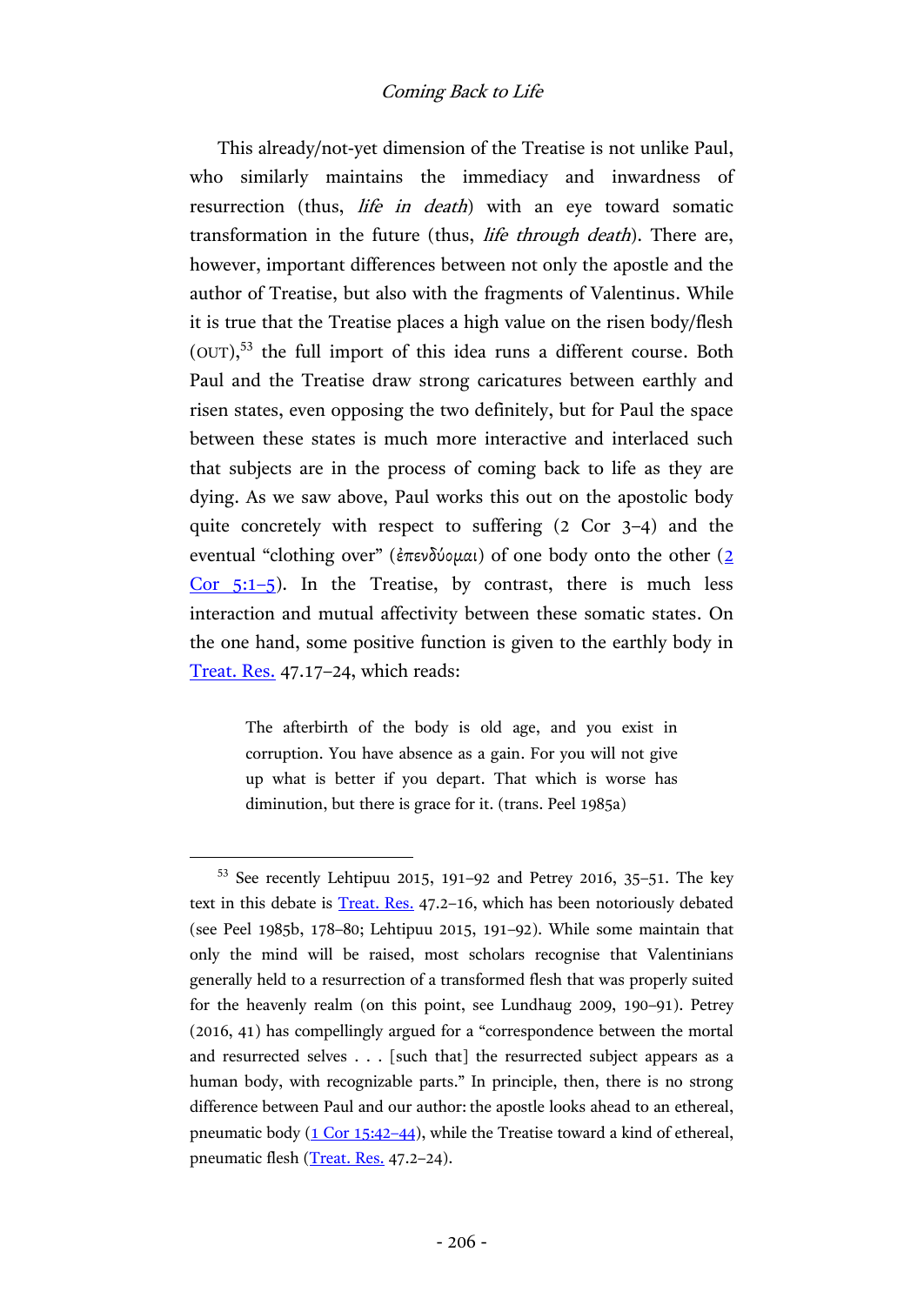## Tappenden, Coming Back to Life in and through Death

As Lundhaug (2009) has shown, the Treatise uses gestational metaphors to convey the idea of the risen interior as birthed out of the corruptible body. That is to say, the earthly body functions as the vehicle through which resurrection is achieved and, as Lundhaug (2009, 195–96) rightly notes, what is in view is the full maturation and ageing process of the human subject (note the reference to "old age").<sup>54</sup> Yet, on the other hand, the positive functioning of the earthly body does not seem to be the ongoing interlacing of somatic death and coming-back-to-life that Paul (and perhaps also Valentinus?) advocate(s). The earthly body has a role to play in the cosmological and soteriological process, but this role appears more incubative than generative; more custodial than formative. Hence, in [Treat. Res.](http://www.earlychristianwritings.com/text/treatiseresurrection.html) 47.17–24, somatic alteration of the earthly body can only be diminutive; it is part of corruption and mortality, it marks frail flesh in all its earthiness vis-à-vis the stability of the spiritual. Like Paul in [1 Cor 15](http://www.academic-bible.com/bible-text/1Corinthians15/NA/) there is a strong emphasis placed on transformation as a future and definitive break,<sup>55</sup> but unlike Paul there is no process of embodying positive somatic transformation here and now.

In the Treatise, then, it is not so much that one comes back to life in the midst of earthly embodiment, but rather that one bears the inner resurrection within the midst of the earthly embodiment (cf. [Treat. Res.](http://www.earlychristianwritings.com/text/treatiseresurrection.html) 45.28–35). Accordingly, in the Treatise, resurrection is the "disclosure of those who have risen" ([Treat. Res.](http://www.earlychristianwritings.com/text/treatiseresurrection.html) 48.3–6); it is

<sup>&</sup>lt;sup>54</sup> On this point, the author of the Treatise appears to value the whole course of earthly life, even though the earthly body itself is disparaged. Lundhaug (2009, 196–97) is worth citing in full: "the decay of the material body is thus presented in a positive light, and death is conceptualized as birth . . . [I]t is the material body that serves the metaphorical function of the womb in the metaphorical conceptualization of life as a pregnancy, and this conceptual blend highlights the importance of the material body and life in this world as the time and place of the development and maturation needed to effectuate the birth of what we may regard as the resurrection-body . . . [In this text, there is] a pronounced emphasis on the relatively higher value of the inner body *in relation to* the outer" (emphasis original).

 $55$  It is worth noting that [Treat. Res.](http://www.earlychristianwritings.com/text/treatiseresurrection.html) 48.31–38 relies quite strongly on 1 [Cor 15](http://www.academic-bible.com/bible-text/1Corinthians15/NA/), precisely where Paul's language is most categorical.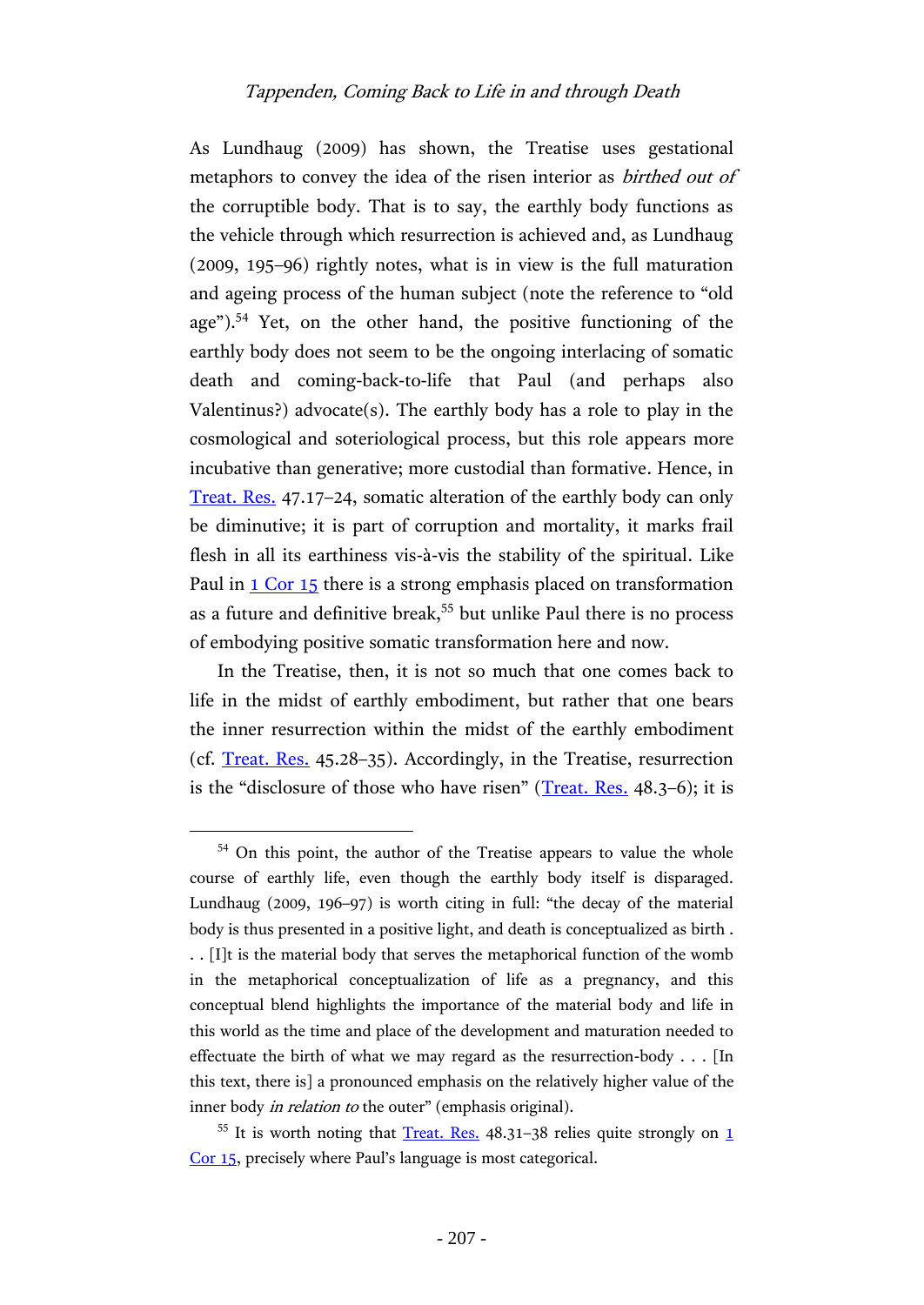the act or process of making known that which already is,  $5<sup>6</sup>$  namely the deposit of immortality within oneself [\(Treat. Res.](http://www.earlychristianwritings.com/text/treatiseresurrection.html) 47.4-6, 24-31).

The extent to which the Treatise reflects Valentinus's own ideas is difficult to determine. There is perhaps a connection between Valentinus's Frag.  $4 (= F)$  and [Treat. Res.](http://www.earlychristianwritings.com/text/treatiseresurrection.html) 47.4–6, 24–31, both of which intimate notions of possessing *immortality from the* beginning (to use the language of the former). Similarly, both Frag.  $4 (= F)$  and the Treatise place priority on spatial conceptions of PROXIMITY and CONTAINMENT. That being said, there is a greater emphasis in Frag.  $4 (= F)$  on notions of "spend[ing]... and use[ingup death] . . . in you and through you [ἐν ὑμῖν καὶ δι᾿ ὑμῶν]." This suggests that Valentinus might have held a more dynamic understanding of life and death as somatically interlacing each other within the subject here-and-now rather than at some future telos. If this is true, then Valentinus is closer to Paul than is the Treatise. Regardless of our judgment on that matter, from the little bits that we have, there certainly is a tendency in Valentinus/Treatise to emphasise notions of life *in* death rather than life *through* death.

### V. CONCLUSION

As noted at the outset of this paper, Paul's resurrection ideals proved difficult to pin down in the post-Pauline period. Paul certainty advocates the permeability of death and life; death is not the end but rather a necessary path or process through which all must move. But how Paul made sense of this permeability was both complex and nuanced. He advocated an intricate balance between spatial concepts, correlating UP/NEAR/IN vis-à-vis DOWN/FAR/OUT in such a way as to envision death and life as mutually affecting one other in the present while placing the human body within a transformative telos toward future risen life. What Paul holds in tension, his later interpreters tend to parse out and prioritise. Both Ignatius and

 $56$  In many ways this extends Paul's address in 2 Cor 3–4 (and even  $\frac{\text{Phil}}{3}$ ) and shares many similarities also with [Col 3:3](http://www.academic-bible.com/bible-text/Colossians3.3/NA/) ("your life is hidden with Christ in God").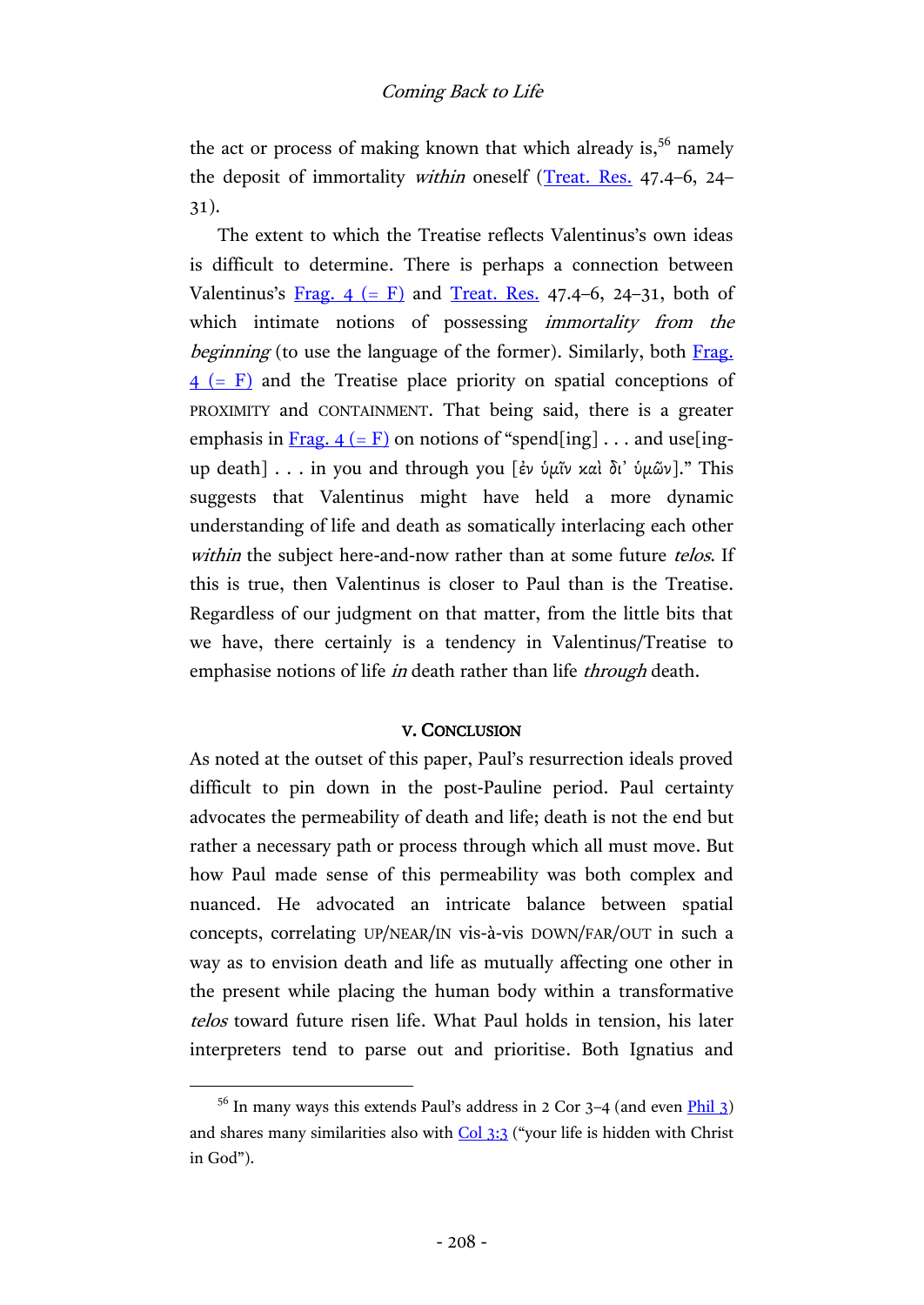Valentinus utilise the same conceptual categories, though they do so with emphases placed on differing aspects. Ignatius stresses all three (PROXIMITY, CONTAINMENT, and VERTICALITY) though does not share Paul's logic of in-out affectivity; Valentinus stresses PROXIMITY and CONTAINMENT over VERTICALITY. In one way, we might see Ignatius and Valentinus/Treatise as occupying different ends of the same conceptual pole; the former maintains a strong sense of teleology and sequence (namely, *life through death*), while the latter emphasises containment and somatic replacement (namely, life in death).

Importantly, however, both are "Pauline" in the sense that they find impetus and rooting in Paul's writings; but they are "Pauline" in very different ways. Interpretive creativity marbles the reception of Paul's writings. While the germ of coming back to life persists across these textual expressions, differing voices—each echoing Paul's ideals—negotiate the apostle's thought in various ways. The image of Paul in 2 Corinthians as one coming back to life in and through death does not seem to have been easily emulated. Certainly the general textures and mechanics of this image impressed themselves upon individuals like Ignatius and Valentinus, though the creativity of these later readers is both liberated and constrained by what they inherit from the apostle. There are at least two fronts to this creative impulse. On the one hand, there can be little doubt that later interpreters prune and shape the apostle's resurrection ideals in ways that serve their vision of the porosity between life and death. But, on the other hand, the germ of this interpretive creativity—that is, the centrality of *coming back to life in/through death*—already is sown by Paul himself. To this end, the apostle's writings do much to spark the imagination of those who read him as a book (cf. Pervo 2010, 23–61) and who advocate "Pauline" ideas of the porous boundaries between life and death. To this end, Paul is as much implicated in this creative process as are his interpreters.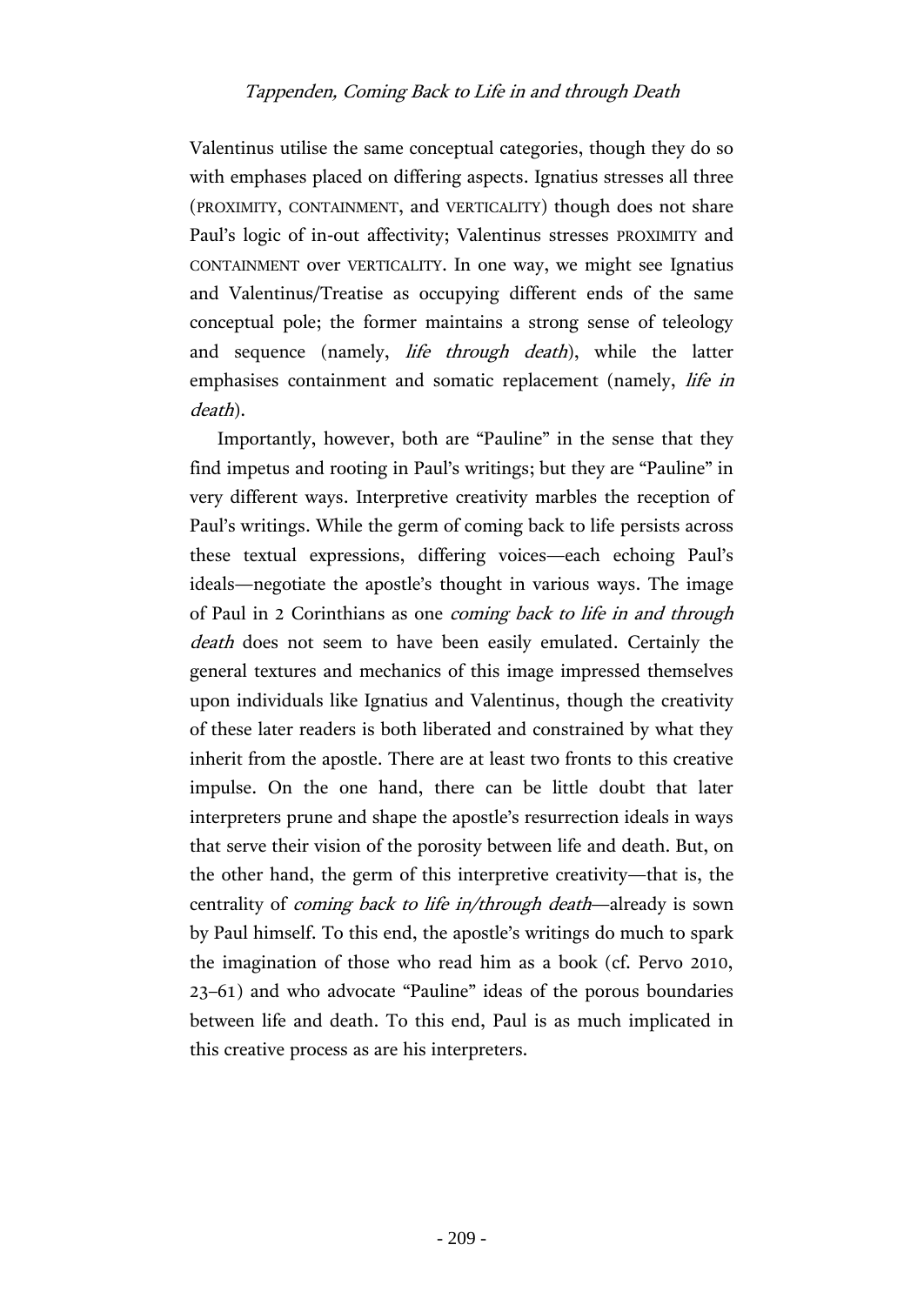#### VI. BIBLIOGRAPHY

- Camelot, P. Th., Marcel Caster, Alain Le Boulluec, Patrick Descourtieux, Annewies van den Hoek, and Claude Mondésert, eds. 1951–. Clément d'Alexandrie: Les Stromates. 7 vols. SC. Paris: Cerf.
- Castelli, Elizabeth A. 1991. Imitating Paul: A Discourse of Power. Louisville: Westminster John Knox.
- Dunderberg, Ismo. 2005. "The School of Valentinus." Pages 64–99 in <sup>A</sup> Companion to Second-Century Christian "Heretics". Edited by Antti Marjanen and Petri Luomanen. SVigChr 76. Leiden: Brill.
- ———. 2008. Beyond Gnosticism: Myth, Lifestyle, and Society in the School of Valentinus. New York: Columbia University Press.
- Fauconnier, Gilles, and Mark Turner. 2002. The Way We Think: Conceptual Blending and the Mind's Hidden Complexities. New York: Basic Books.
- Foster, Paul. 2005. "The Epistles of Ignatius of Antioch and the Writings that later formed the New Testament." Pages 159–86 in Reception of the New Testament in the Apostolic Fathers. Edited by Andrew F. Gregory and Christopher M. Tuckett. Oxford: Oxford University Press.
- --- 2007. "Epistles of Ignatius of Antioch." Pages 81-107 in The Writings of the Apostolic Fathers. Edited by Paul Foster. London: T&T Clark.
- Holmes, Michael W. 2007. The Apostolic Fathers: Greek Texts and English Translations. 3rd ed. Grand Rapids: Baker Academic.
- Holzhausen, Jens. 2005. "Valentinus and Valentinians." Pages 1144–57 in vol. 2 of Dictionary of Gnosis and Western Esotericism. Edited by Wouter J. Hanegraaff, Antoine Faivre, Roelof van den Broek, and Jean-Pierre Brach. 2 vols. Leiden: Brill.
- Johnson, Mark. 1987. The Body in the Mind: The Bodily Basis of Meaning, Imagination, and Reason. Chicago: University of Chicago Press.
- Käsemann, Ernst. 1969. "On the Subject of Early Christian Apocalyptic." Pages 108–37 in New Testament Questions of Today. Translated by W. J. Montague. London: SCM.
- Koester, Helmut. 2000. Introduction to the New Testament. 2nd ed. 2 vols. Berlin: de Gruyter.
- Lakoff, George. 1987. Women, Fire, and Dangerous Things: What Categories Reveal about the Mind. Chicago: University of Chicago Press.
- Lakoff, George, and Mark Johnson. 1980. Metaphors We Live By. Chicago: University of Chicago Press.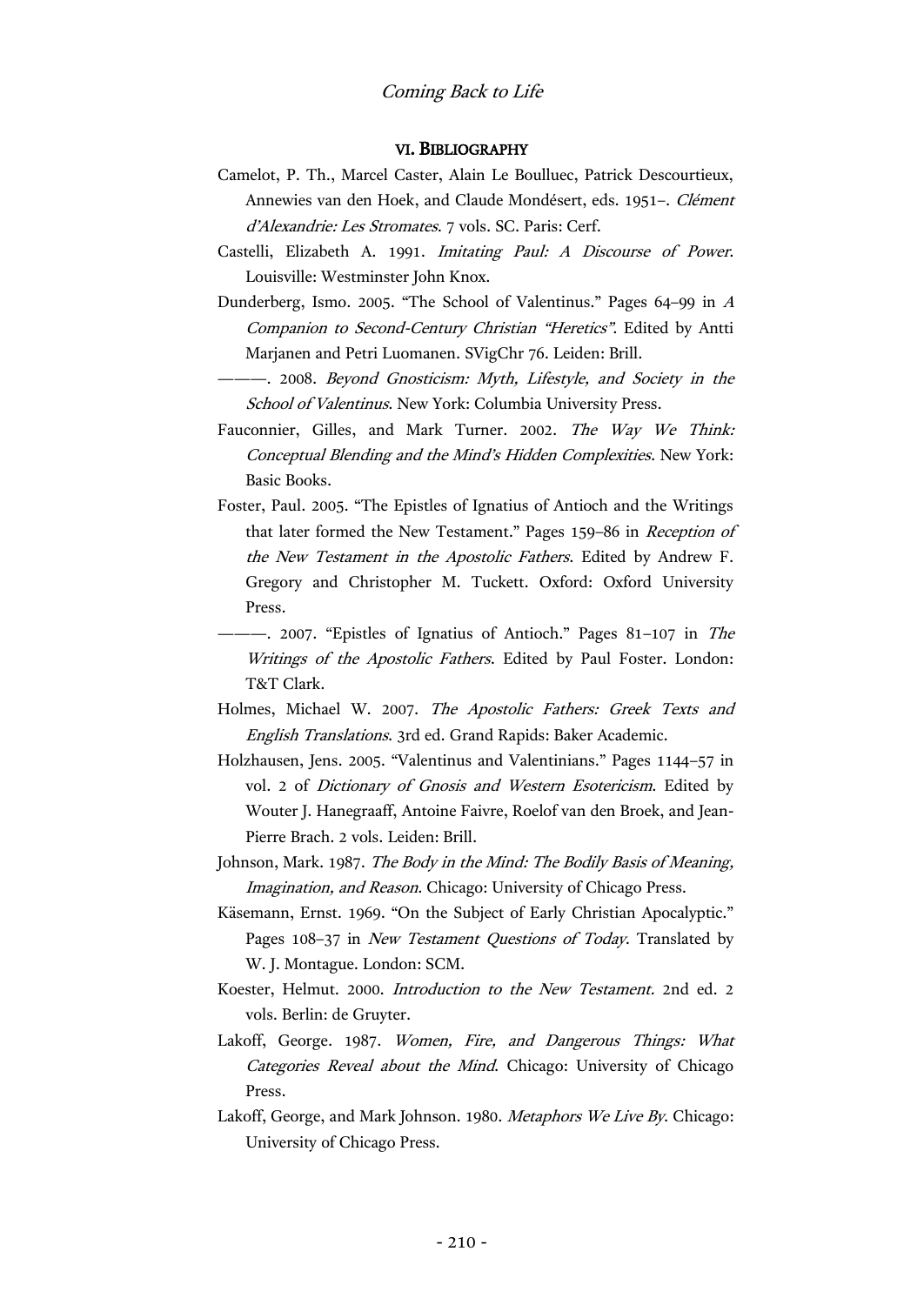### Tappenden, Coming Back to Life in and through Death

———. 1999. Philosophy in the Flesh: The Embodied Mind and Its Challenge to Western Thought. New York: Basic Books.

- Lakoff, George, and Mark Turner. 1989. More than Cool Reason: A Field Guide to Poetic Metaphor. Chicago: University of Chicago Press.
- Layton, Bentley. 1987. The Gnostic Scriptures: A New Translation with Annotations and Introductions. ABRL. New York: Doubleday.
- Lehtipuu, Outi. 2015. Debates over the Resurrection of the Dead: Constructing Early Christian Identity. OECS. Oxford: Oxford University Press.
- Lundhaug, Hugo. 2009. "'These are the Symbols and Likenesses of the Resurrection': Conceptualizations of Death and Transformation in the Treatise on the Resurrection (NHC I,4)." Pages 187–205 in Metamorphoses: Resurrection, Body, and Transformative Practices in Early Christianity. Edited by Turid Karlsen Seim and Jorunn Økland. Ekstasis 1. Berlin: de Gruyter.
- Maier, Harry O. 2005. "The Politics and Rhetoric of Discord and Concord in Paul and Ignatius." Pages 307–24 in Trajectories through the New Testament and the Apostolic Fathers. Edited by Andrew F. Gregory and Christopher M. Tuckett. Oxford: Oxford University Press.
- Mitchell, Margaret M. 2005. "Paul's Letters to Corinth: The Interpretive Intertwining of Literary and Historical Reconstructions." Pages 307–38 in Urban Religion in Corinth: Interdisciplinary Approaches. Edited by Daniel N. Schowalter and Steven J. Friesen. HTS 53. Cambridge, MA: Harvard University Press.
- Morray-Jones, Christopher R. A. 2006. "The Temple Within." Pages 145– 78 in Paradise Now: Essays on Early Jewish and Christian Mysticism. Edited by April D. DeConick. SBLSymS 11. Atlanta: Society of Biblical Literature.
- Pagels, Elaine. 1992. The Gnostic Paul: Gnostic Exegesis of the Pauline Letters. London: Continuum.
- Peel, Malcolm L. 1985a. "The Treatise on the Resurrection." Pages 123–57 in Nag Hammadi Codex I (The Jung Codex): Introductions, Texts, Translations, Indices. Edited by Harold W. Attridge. NHS 22. Leiden: Brill.
- 1985b. "The Treatise on the Resurrection: I,4:43.25-50.18." Pages 137–215 in Nag Hammadi Codex I (The Jung Codex): Notes. Edited by Harold W. Attridge. NHS 23. Leiden: Brill.
- Perrin, Nicholas. 2011. "Paul and Valentinian Interpretation." Pages 127– 39 in Paul and the Second Century. Edited by Michael F. Bird and Joseph R. Dodson. LNTS 412. London: T&T Clark.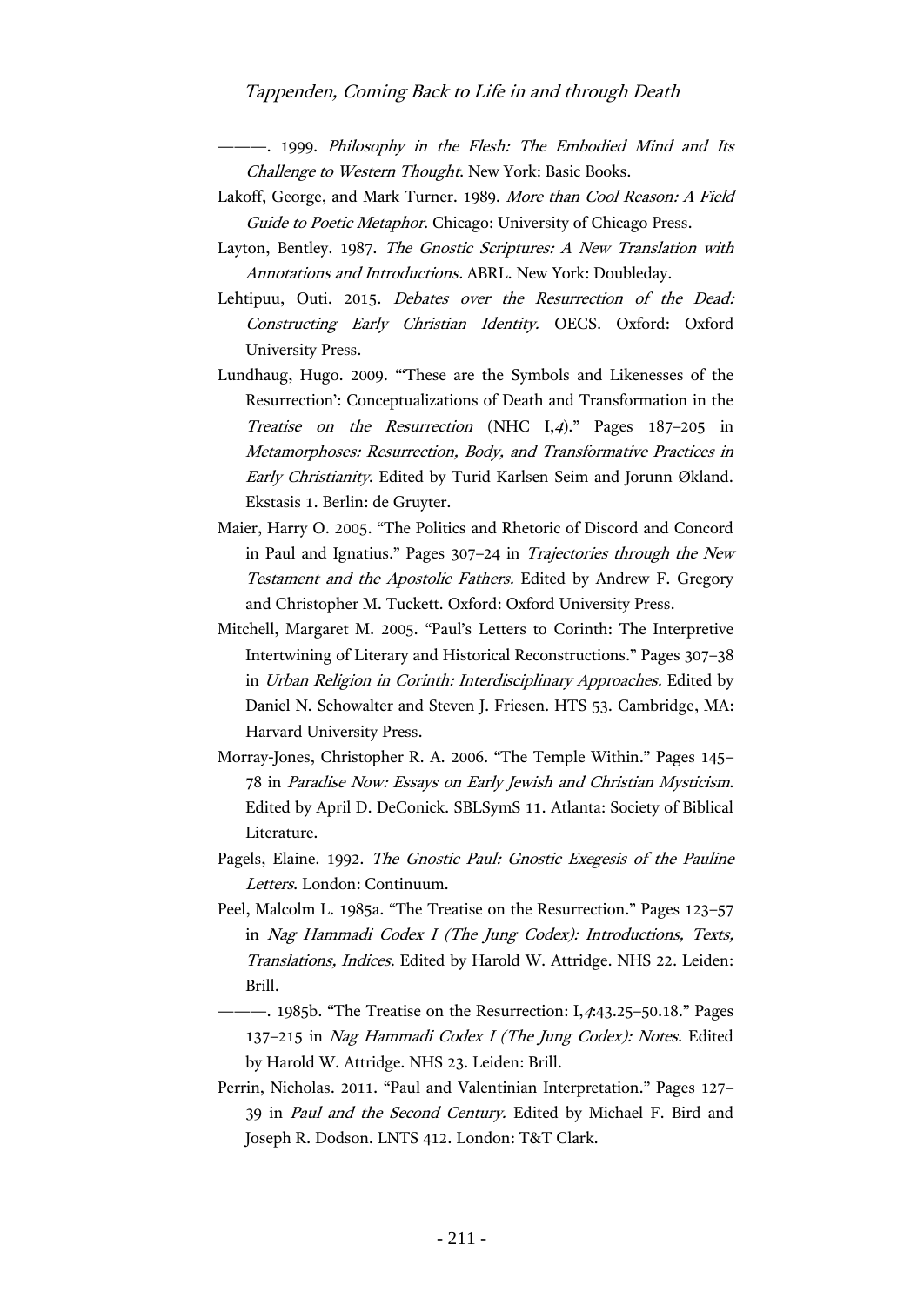- Pervo, Richard. 2010. The Making of Paul: Constructions of the Apostle in Early Christianity. Minneapolis: Fortress.
- Petrey, Taylor G. 2016. Resurrecting Parts: Early Christians on Desire, Reproduction, and Sexual Difference. RSECW. London: Routledge.
- Reis, David M. 2005. "Following in Paul's Footsteps: Mimēsis and Power in Ignatius of Antioch." Pages 287–305 in Trajectories through the New Testament and the Apostolic Fathers. Edited by Andrew F. Gregory and Christopher M. Tuckett. Oxford: Oxford University Press.
- Scherbenske, Eric W. 2013. Canonizing Paul: Ancient Editorial Practice and the Corpus Paulinum. Oxford: Oxford University Press.
- Schoedel, William R. 1985. Ignatius of Antioch: A Commentary on the Letters of Ignatius of Antioch. Hermeneia. Philadelphia: Fortress.
- Schüngel, Paul. 1996. "Gnostische kontra neutestamentliche Soteriologie: Zu Valentins viertem Fragment." VC 50:257–65.
- Smith, Carl B. 2011. "Ministry, Martyrdom, and Other Mysteries: Pauline Influence on Ignatius of Antioch." Pages 37–56 in Paul and the Second Century. Edited by Michael F. Bird and Joseph R. Dodson. LNTS 412. London: T&T Clark.
- Standhartinger, Angela. 1999. Studien zur Entstehungsgeschichte und Intention des Kolosserbriefs. NovTSup 94. Leiden: Brill.
- Tappenden, Frederick S. 2012. "Luke and Paul in Dialogue: Ritual Meals and Risen Bodies as Instances of Conceptual Blending." Pages 203–28 in Resurrection of the Dead: Biblical Traditions in Dialogue. Edited by Geert van Oyen and Tom Shepherd. BETL 249. Leuven: Peeters.
	- ———. 2016. Resurrection in Paul: Cognition, Metaphor, and Transformation. ECL 19. Atlanta: SBL Press.
- Thomassen, Einar. 2006. The Spiritual Seed: The Church of the "Valentinians." NHMS 60. Leiden: Brill.
- Varela, Francisco J., Evan Thompson, and Eleanor Rosch. 1991. The Embodied Mind: Cognitive Science and Human Experience. Cambridge: MIT Press.
- Völker, Walther. 1932. Quellen zur Geschichte der christlichen Gnosis. SAQ 5. Tübingen: Mohr.
- Wedderburn, Alexander J. M. 1987. Baptism and Resurrection: Studies in Pauline Theology Against its Graeco-Roman Background. WUNT 44. Tübingen: Mohr Siebeck.
- Wolf, Hans-Georg. 1994. A Folk Model of the "Internal Self" in Light of the Contemporary View of Metaphor: The Self as Subject and Object. ASLL 284. Berlin: Lang.